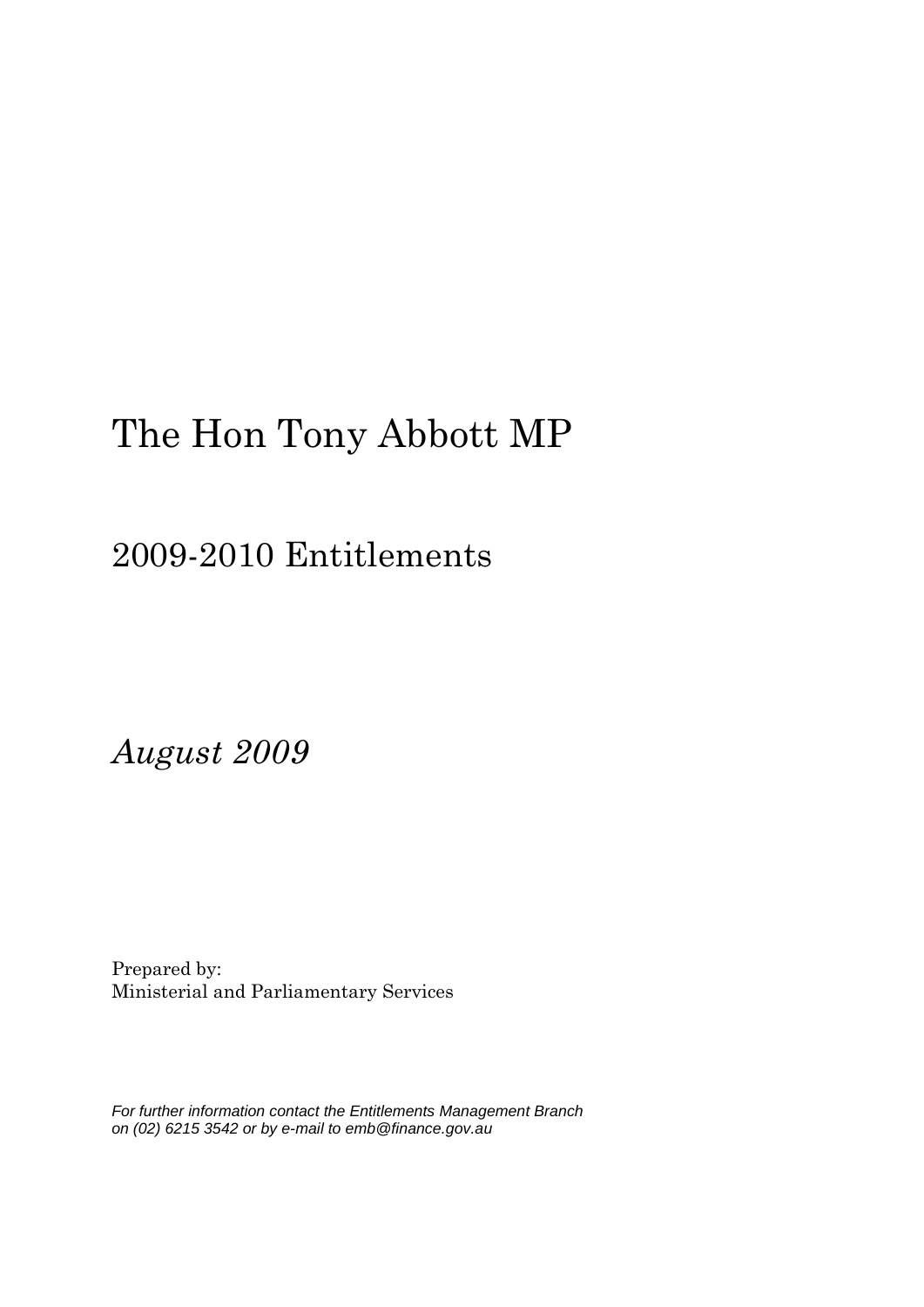### **The Hon Tony Abbott MP MMR Helpful Hints**

## **Monthly Management Report**

## *'Helpful Hints'*

*This Month's Tips…*

### **(1) Timeframe for Submission of Employment Agreements**

Senators and Members and their employees are reminded of the requirement that completed employment agreements, and variations to employment agreements, must be received by Ministerial and Parliamentary Services (M&PS) within six weeks of the commencement date of the agreement or variation.

Paragraph 5.1.3 of the *Senators and Members' Entitlements* handbook refers to the responsibility of the employing Senator or Member for ensuring that completed employment agreements and associated documentation are received by M&PS within six weeks of an employee's commencement.

Where the above condition is not met, the Commonwealth's liability for payment of entitlements associated with the employment of the relevant employee is limited to the period commencing six weeks prior to the employment agreement or variation being received by M&PS. In addition, until employment documentation is completed, employees are not entitled to travel and Travelling Allowance will not be paid.

### **(2) Certification of Monthly Management Reports**

Certification of the Monthly Management Report (MMR) has been developed in two parts. **Part A** covers expenditure that a Senator or Member could reasonably be expected to be aware of, namely his or her own travel expenditure and that of family members; and **Part B** which covers staff and general administrative costs. An authorised person is able to certify staff and general administrative costs (other than their own) on behalf of the Senator or Member, however the Senator or Member must certify the **Part A** expenditure. The *Certification Explanatory Statement*, which follows the certification page in your report, describes the essential elements of each entitlement reported.

Senators and Members are reminded to check the **current MMR** to confirm all certifications have been lodged with M&PS.

### **(3) Family Travel and Homebase Nomination Form**

Senators and Members who have not completed and forwarded a *2009/2010 Nomination of Family for Travel Entitlements and Home Base* form are reminded that family travellers should not undertake travel until the form is completed. The form is available from the MOP(S) intranet site at http://mops. The nomination of a nominee is subject to the approval of the Special Minister of State, or a person nominated by the Special Minister of State to approve a nominee on his behalf.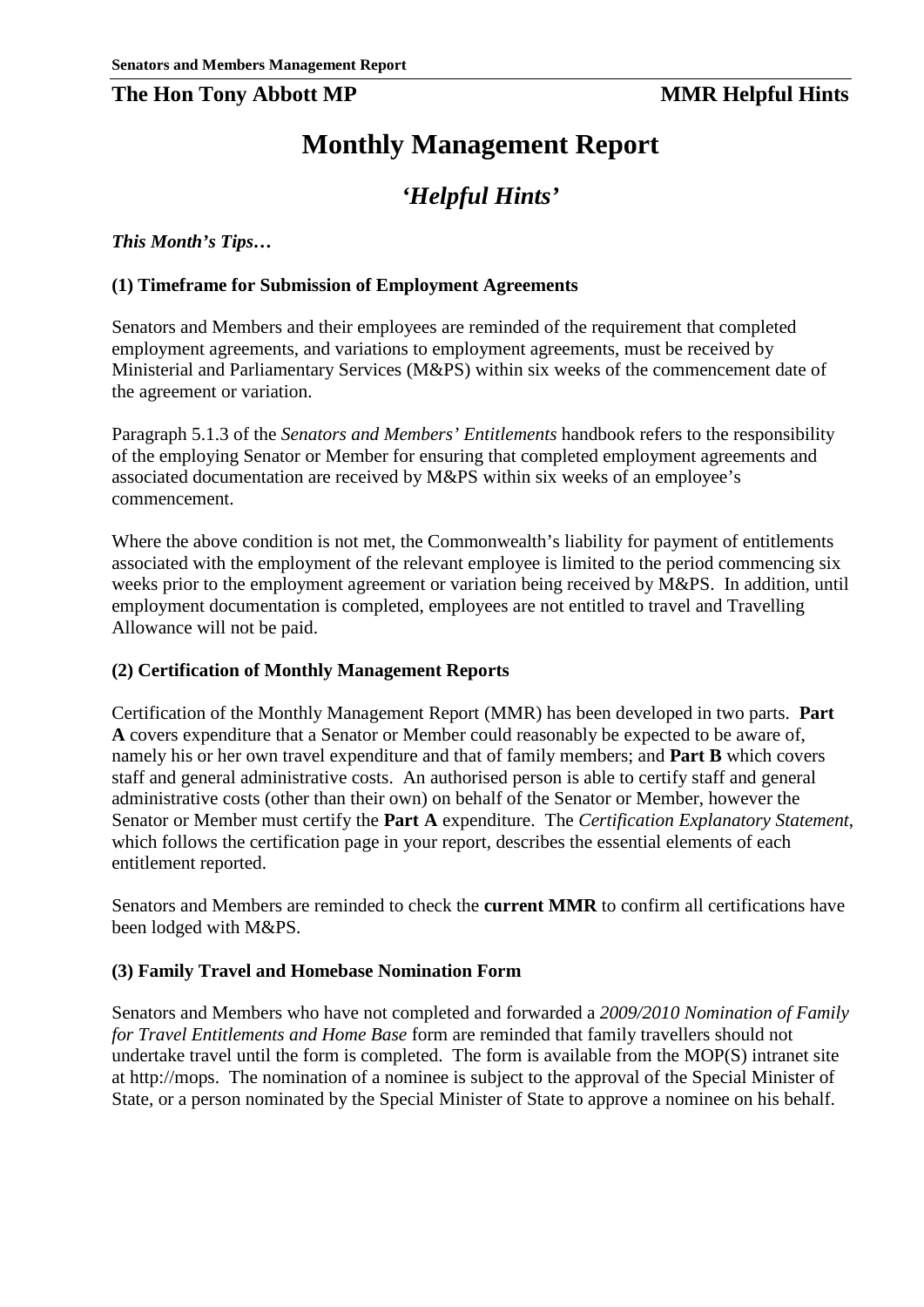## **CERTIFICATION OF USE OF ENTITLEMENTS AUGUST 2009**

I,……………………………………………………………….[*print name*] confirm that in relation

#### to the Monthly Management Report:

- I have read and understand the following *Certification Explanatory Statement* that describes the essential elements of each entitlement report;
- I have examined the transaction details<sup>\*</sup>; and
- The transactions described\*\* were accessed in accordance with the relevant legislation.

#### I understand that:

- It is not appropriate for an authorised person to certify their own use of entitlements; and
- Knowingly giving false or misleading information is a serious offence under the *Criminal Code*.

#### **Senator or Member Certification**

**Part A and Part B (in respect of use of entitlements by an authorised person or all use of entitlements if there is no authorised person)**

Certified by: .................................................................... Date:........................................................

Senator or Member

### **Authorised Person Certification**

#### **Part B (Where completed by authorised\*\*\*person)**

Certified by: .................................................................... Date:........................................................

Authorised person<br>Not including the *LeasePlan Transaction Report* which is provided for information only.

If you identify a discrepancy in the Monthly Management Report, please sign the certification 'subject to qualification'. You should then fax or email the details of the discrepancy to your Entitlements Manager or the Entitlements Management Branch on facsimile (02) 6267 3279 or email [emb@finance.gov.au.](mailto:xxx@xxxxxxx.xxx.xx) The record will be reviewed and, if necessary, an updated record sent to you.

\* Please be aware that a specific authorisation for signing Monthly Management Reports is required.

Senators and Members are asked to certify that their use of entitlements has been in accordance with the *Parliamentary Entitlements Act 1990* (including the Regulations), relevant determinations of the Remuneration Tribunal and the *Members of Parliament (Staff) Act 1984* (together referred to as 'the relevant legislation').

The following *Certification Explanatory Statement* details the essential elements of each entitlement that may have been accessed by you, your staff or other persons entitled under the relevant legislation and reported in this Monthly Management Report. Because the entitlement accrues to you as a Senator or Member, you have the ultimate responsibility to ensure that entitlements were accessed in accordance with the relevant legislation.

Certification is an important process by which Ministerial and Parliamentary Services is able to comply with its obligations under the *Financial Management and Accountability Act 1997*. The certification process is also an integral part of the accountability framework that serves to protect you from unwarranted criticism regarding your use of entitlements.

Some entitlements you will have personal knowledge of, for example, your own flights or that of your spouse. Other entitlements may have been accessed by a staff member, of which you may not have personal knowledge, for example, Cabcharge usage or stationery supplies.

Where you have certified use of an entitlement at a transactional level, you or an authorised person will not be required to certify it again in this Monthly Management Report.

The certification above is divided into TWO PARTS: Part A: Certification for a Senator or Member personally - includes travel by (a) self; (b) spouse (c) family (d) Telecard use and (e) residential telephones. Part B: Certification for all staff use of entitlements and general office/administrative costs - either the Senator or Member or an authorised person may certify this section. \*\*\*

The signed certification should be returned to: Entitlements Management Branch

Ministerial and Parliamentary Services Department of Finance and Deregulation John Gorton Building, King Edward Terrace PARKES ACT 2600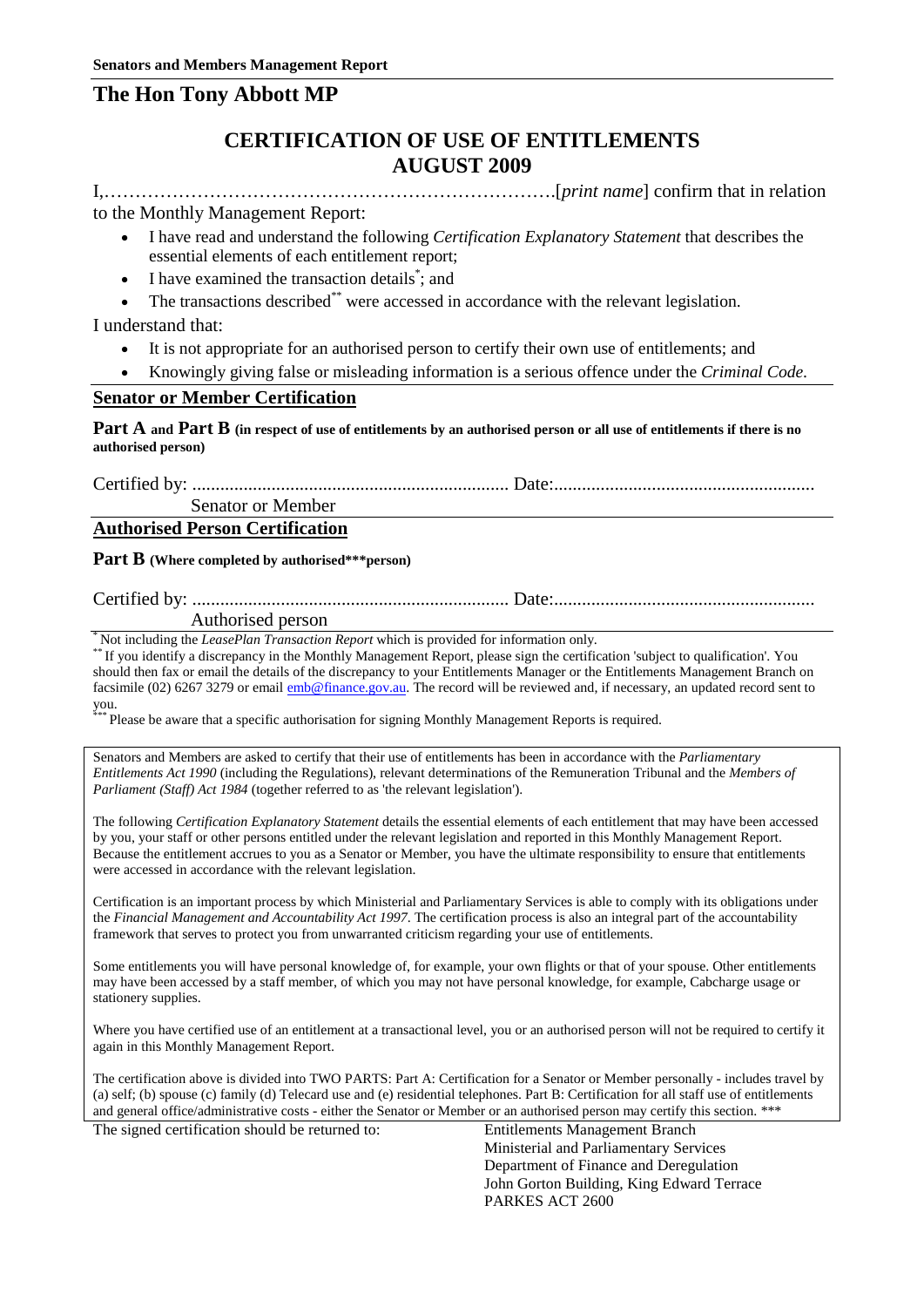## **CERTIFICATION EXPLANATORY STATEMENT**

## **PART A**

### **DOMESTIC TRAVEL - SCHEDULED SERVICES**

#### **Senators and Members**

That you accessed your entitlement for the purposes of carrying out your functions on parliamentary, electorate or official business.

(Source: Item 8 Part 1 and Item 1 Part 2, Schedule 1 of the *Parliamentary Entitlements Act 1990*; and Clauses 2.1 - 2.7 of Remuneration Tribunal Determination 2006/18)

#### **Spouse of a Minister, Opposition Office Holder or Presiding Officer**

That your spouse travelled for official purposes. (Source: Item 3(2) Part 2 Schedule 1 of the *Parliamentary Entitlements Act 1990*)

#### **Dependent children of a Minister, Opposition Office Holder or Presiding Officer (with the approval of the Special Minister of State)**

That your dependent child(ren) travelled. (Source: Item 4 Part 2 Schedule 1 of *Parliamentary Entitlements Act 1990*)

### **Canberra and Intrastate Family Travel to accompany or join Senators and Members**

That, when you travelled at Commonwealth expense on parliamentary, electorate or official business, one or more of your:

- a. spouse or nominee;
- b. dependent child(ren); or
- c. designated person(s)

accompanied or joined you, on travel for non-commercial purposes:

- a. to Canberra;
- b. from Canberra to your electorate or their principal place of residence;
- c. on intra-state trips within your home state or territory (except when the family member travelled to join you at your principal place of residence after they have been to another destination for private purposes); or
- d. for a spouse or nominee, from the spouse's or nominee's principal place of residence to your electorate

within the budget provided in Clause 2.12 of Remuneration Tribunal Determination 2006/18. (Source: Clauses 2.8 - 2.18 of Remuneration Tribunal Determination 2006/18)

#### **Interstate Family Travel to accompany or join Senators and Members**

That one or more of your spouse / nominee, dependent child(ren) or designated person(s) travelled interstate for non-commercial purposes to accompany or join you, when you travelled at Commonwealth expense on parliamentary, electorate or official business, subject to Clauses 2.15 - 2.16 of Remuneration Tribunal Determination 2006/18.

#### **Representational travel by a Spouse or Nominee of a Senator or Member**

That your spouse or nominee travelled to represent you at:

- a. a funeral;
- b. a function where your spouse or nominee accepted an award or honour on your behalf;
- c. a function within your electorate to which you had been invited; or
- d. any other function approved by the Special Minister of State.

within the budget provided in Clause 2.12 of Remuneration Tribunal Determination 2006/18. (Source: Clause 2.19 of Remuneration Tribunal Determination 2006/18)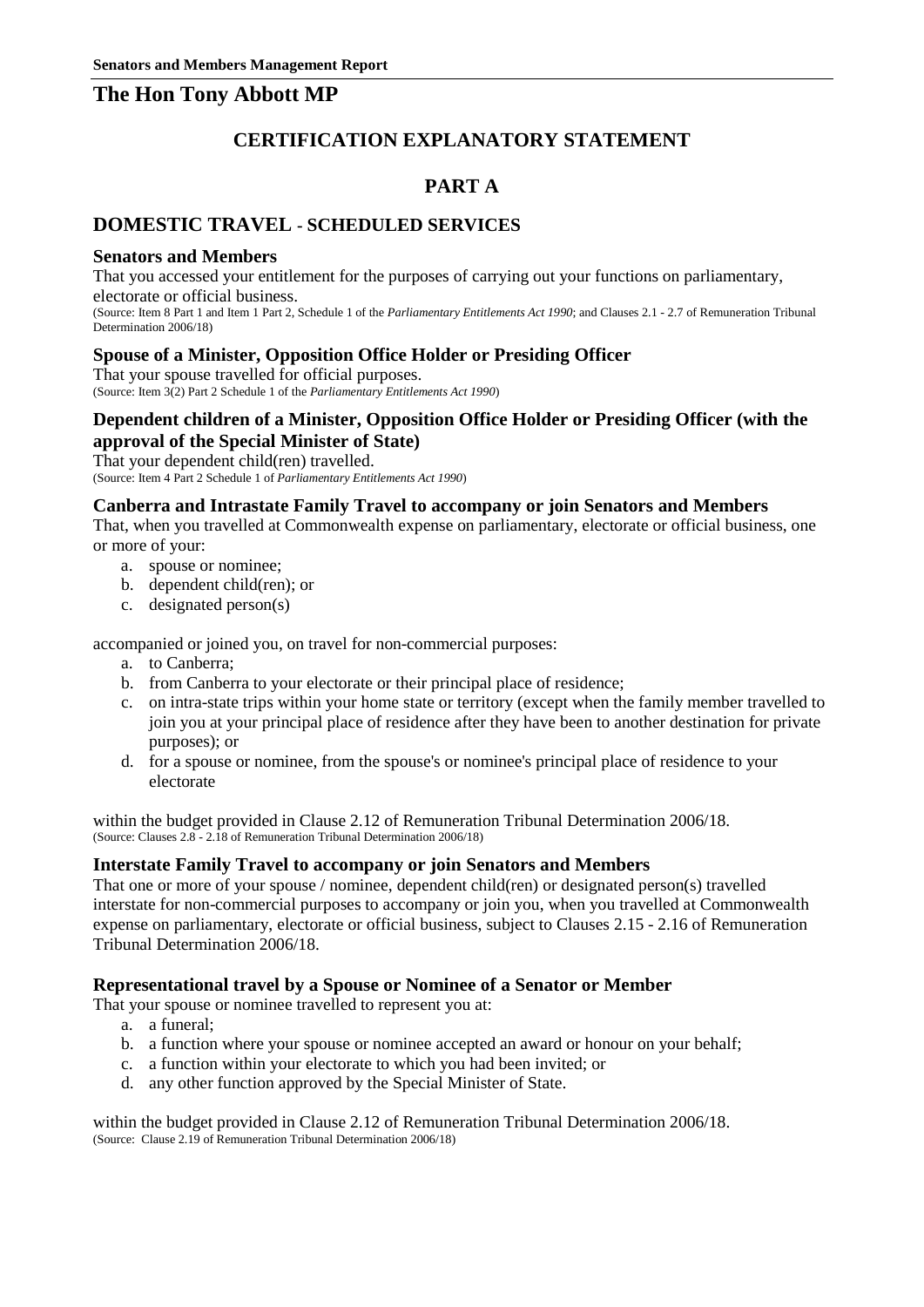#### **Additional travel by a Spouse or Nominee of a Senator or Member**

- i. That your spouse or nominee travelled to attend an official government, parliamentary or vice-regal function as an invitee.
- ii. That you have satisfied the qualifying period for the issue of a Life Gold Pass, and your spouse (but not your nominee) travelled to Canberra to accompany or join you.

(Source: Clause 2.20 of Remuneration Tribunal Determination 2006/18)

## **CAR TRANSPORT**

### **Senators and Members**

That you accessed your entitlement to carry out parliamentary or official business, or to attend meetings of a parliamentary political party, or of its executive, committees or national conference. (Source: Clauses 3.1- 3.12 of Remuneration Tribunal Determination 2006/18)

### **Spouse, nominee, staff, Senators or Members, others**

That, when you accessed your entitlement under Clause 3.1 of Remuneration Tribunal Determination 2006/18, you were accompanied by:

- a. your spouse or nominee;
- b. member(s) of your staff;
- c. other Senators or Members; and/or
- d. other person(s) for reason(s) permitted by Clause 3.5 of Remuneration Tribunal Determination 2006/18.

(Source: Clauses 3.1, 3.5 of Remuneration Tribunal Determination 2006/18)

#### **Opposition Office Holders** (in addition to the car transport entitlement provided to you as a

#### Senator or Member).

That you accessed your entitlement for official business. (Source: Item 1(1)(b) Part 2 Schedule 1 of the *Parliamentary Entitlements Act 1990*)

#### **Shadow Ministers and Leaders of a Minority Party** (in addition to the car transport entitlement provided to you as a Senator or Member)

That you accessed your entitlement for the purpose of carrying out duties or functions connected with your office when used in the capital city of the state in which you reside. (Source: Clause 3.13 of Remuneration Tribunal Determination 2006/18)

## **PRIVATE-PLATED VEHICLE**

### **Senators and Members**

That you accessed the entitlement for parliamentary, electorate or official business, family travel and private purposes, but *not* for commercial purposes.

(Source: Clauses 5.1-5.10 of Remuneration Tribunal Determination 2006/18)

#### OR

That, if you elected not to be provided with a Private-Plated Vehicle and received the additional \$19,500 p.a. of electorate allowance, you met the costs of transport within and for the service of the electorate including transport by taxis, hire cars, and public transport (such as buses, trains, trams and ferries), noting that "costs of transport " does not include lease or purchase of a vehicle. (Source: Clauses 5.11 – 5.13 of Remuneration Tribunal Determination 2006/18)

### **TELEPHONE SERVICES**

### **Residential telephone(s)**

You should *note* the costs incurred in respect of your residential telephone(s). If you have any concerns about the stated cost, contact your Entitlements Manager. (Source: Clauses 10.1-10.2 of Remuneration Tribunal Determination 2006/18)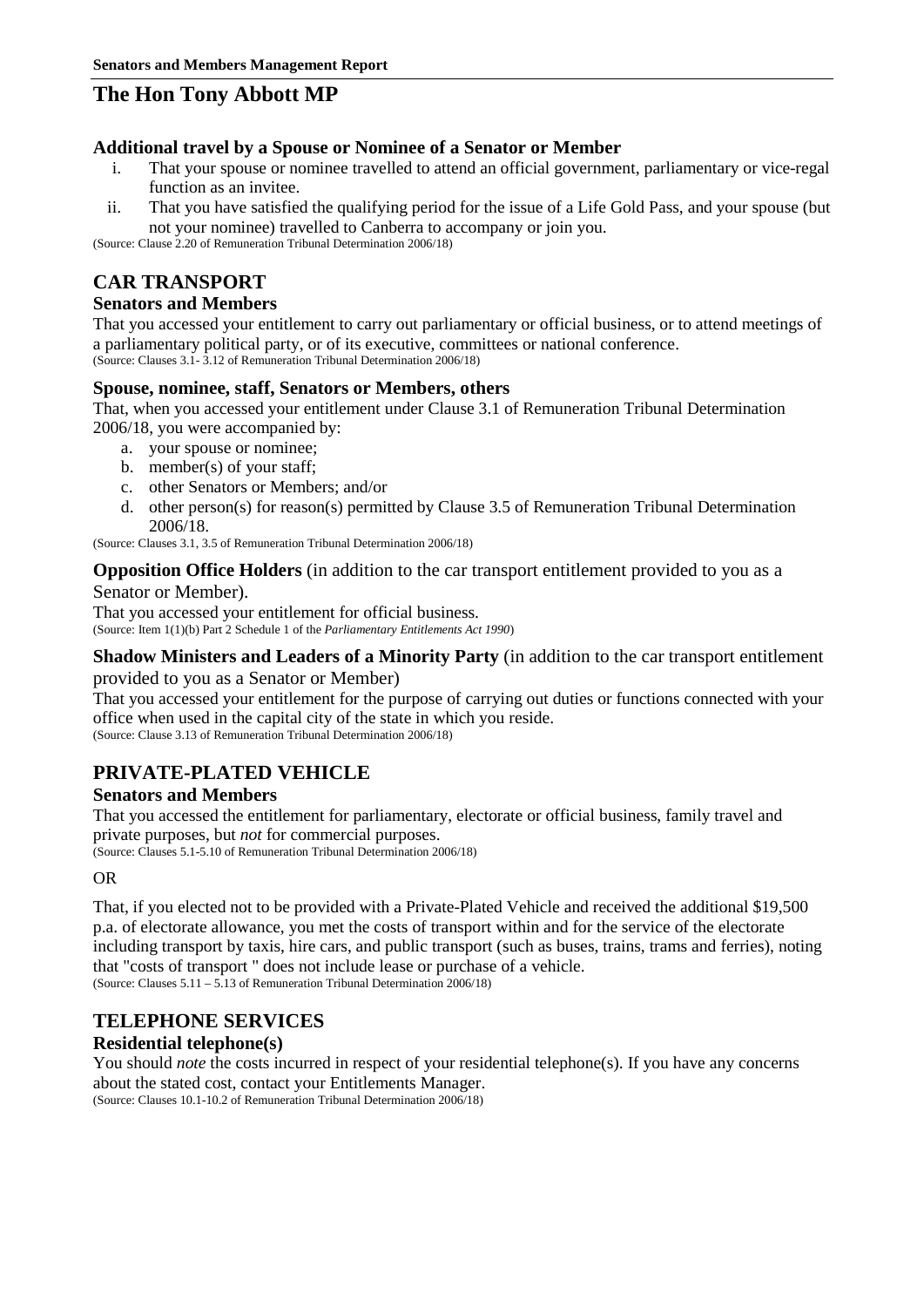#### **Telephone Services Charge Card**

That it was used personally by you, for parliamentary or electorate business. Again, you should *note* the cost.

(Source: Clause 10.3 of Remuneration Tribunal Determination 2006/18)

## **PART B**

## **STAFF**

### **Electorate Staff**

Are employed to assist you to carry out your duties as a Member of Parliament and not for party political purposes.

(Source: Determination 2007/Part IV/1 under the *Members of Parliament (Staff) Act 1984)*

### **Personal Staff**

Are employed to assist you to carry out your duties as an Office Holder. (*When you sign the certification, you need to be satisfied that your staff acted consistently with this purpose.)*

### **STAFF TRAVEL**

That staff have been directed to travel on official business by the most direct/efficient route within the limits of their entitlement, by the appropriate class of travel and to an entitled destination. (Source: Determination 2007/32 under the *Members of Parliament (Staff) Act 1984)*

## **COMMUNICATIONS ALLOWANCE**

That you used the Communications Allowance for:

- the commercial distribution of letters, newsletters, parcels;
- electronic services (including the establishment and maintenance of websites);
- parliamentary or electorate (but not party) business.

(Source: Clauses 10.4-10.13 of Remuneration Tribunal Determination 2006/18)

### **Official Postage for specified Office Holders**

That the costs incurred in relation to postage were for official business. (Source: Item 7 Part 2 Schedule 1 of *Parliamentary Entitlements Act 1990*)

## **FLAGS**

That the purchase of:

- flags for presentation to private individuals has not exceeded 50 flags per annum, of a size no larger than 1,370mm x 690mm (4'6" x 2'3"); and that records have been maintained of all individuals and eligible groups to whom flags have been presented.
- desktop and hand waver flags has not exceeded a maximum combined value of \$900 per annum (GST exclusive) for presentation to eligible bodies and individuals.

### **PROPERTY OPERATING AND GENERAL ADMINISTRATIVE EXPENSES**

That the costs incurred in relation to your electorate office were necessary to operate the office and were for purposes related to Parliamentary, electorate or official business, but not commercial business. (Source: Item 7 Part 1 Schedule 1 of *Parliamentary Entitlements Act 1990*)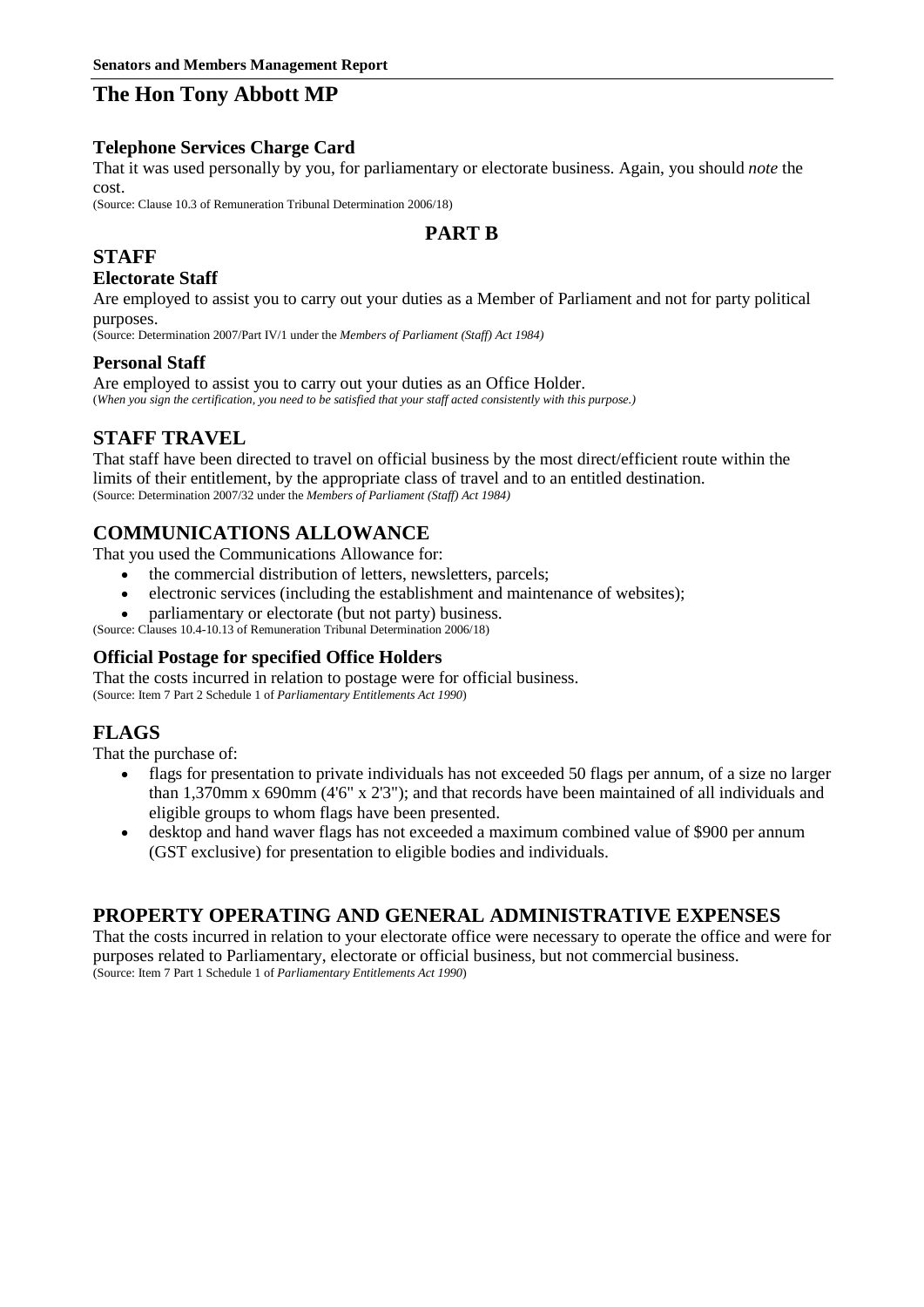#### **MONTHLY MANAGEMENT REPORT CERTIFICATIONS 2009-2010**

The below table provides each office with an update as to the completion of the Monthly Management Report certification page for each month for 2009-2010.

Certification is an important process by which Ministerial and Parliamentary Services is able to comply with its obligations under the *Financial Management and Accountability Act 1997*. The certification process is also an integral part of the accountability framework that serves to protect you from unwarranted criticism regarding your use of entitlements.

| <b>Monthly Management Report Certifications for 2009-2010</b> |              |  |  |
|---------------------------------------------------------------|--------------|--|--|
| <b>July-2009</b>                                              | Not Received |  |  |
| August-2009                                                   |              |  |  |
| September-2009                                                |              |  |  |
| October-2009                                                  |              |  |  |
| November-2009                                                 |              |  |  |
| December-2009                                                 |              |  |  |
| January-2010                                                  |              |  |  |
| February-2010                                                 |              |  |  |
| March-2010                                                    |              |  |  |
| April-2010                                                    |              |  |  |
| May-2010                                                      |              |  |  |
| June-2010                                                     |              |  |  |
| <b>End of Financial Year Report 2008-2009</b>                 |              |  |  |
| End of Financial Year 2008-2009                               |              |  |  |

If your office has an outstanding certification for any month please complete and return to Ministerial and Parliamentary Services:

Entitlements Management Branch Ministerial and Parliamentary Services Department of Finance and Deregulation John Gorton Building King Edward Terrace PARKES ACT 2600

Or Fax to: 02 6267 3279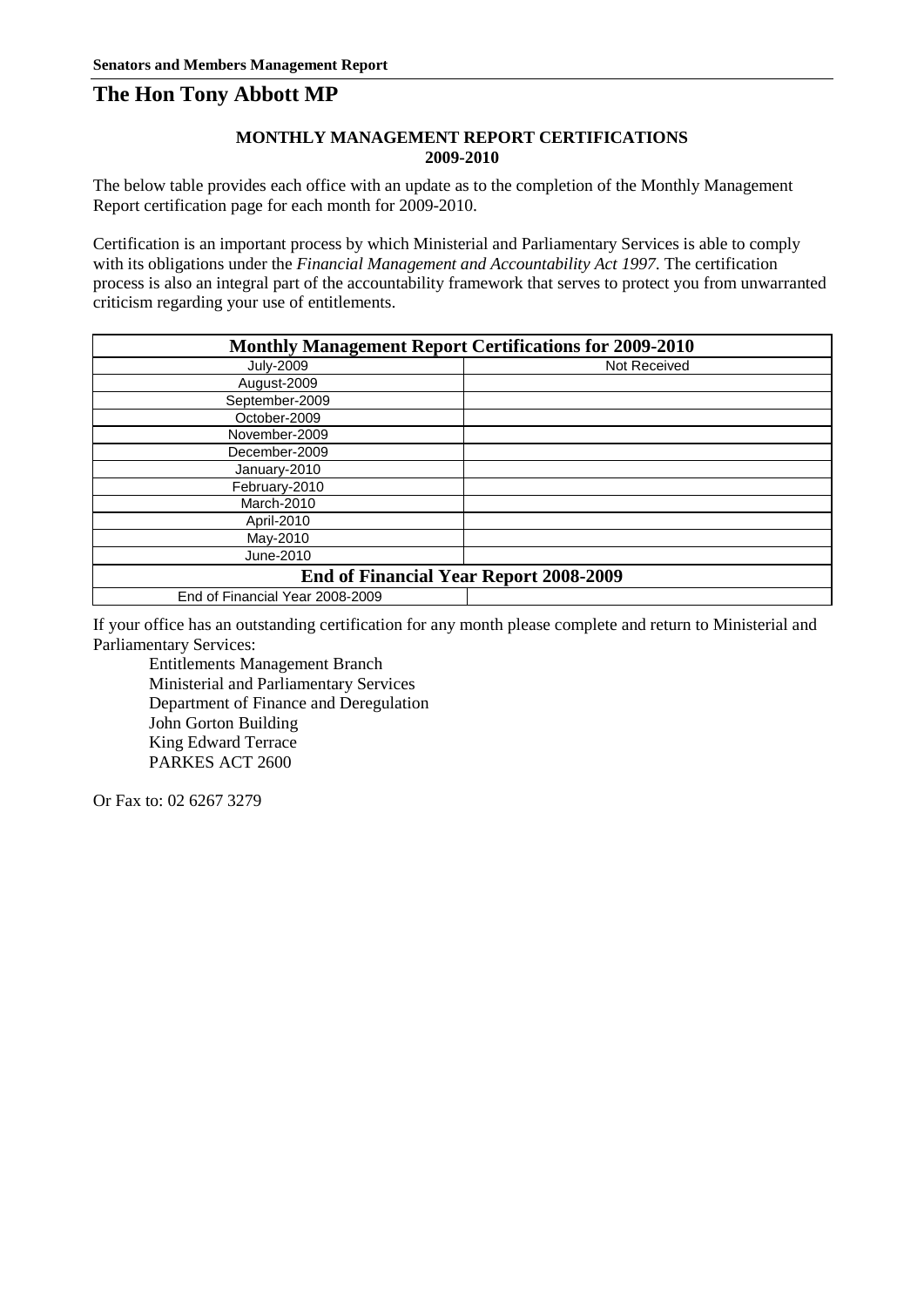## **The Hon Tony Abbott MP Airline Loyalty Points**

*This form is to be completed and returned only if there have been flights taken using airline loyalty points.*

**Please indicate below, any flights that you, your spouse/nominee, dependent children, designated persons or staff have taken during August 2009 using airline loyalty points acquired at Government expense. Please also advise the number of airline loyalty points redeemed. If the points are not advised Finance will use an approximated value.** 

## **Self, Spouse/Nominee, Dependent Children, Designated Persons**

| <b>Name</b> | <b>Date of Travel</b> | <b>Destination</b> | <b>Airline</b> | <b>Point Value</b> |
|-------------|-----------------------|--------------------|----------------|--------------------|
|             |                       | From:              | Class:         |                    |
|             |                       | To:                | Flight:        |                    |
|             |                       | From:              | Class:         |                    |
|             |                       | To:                | Flight:        |                    |
|             |                       | From:              | Class:         |                    |
|             |                       | To:                | Flight:        |                    |
|             |                       | From:              | Class:         |                    |
|             |                       | To:                | Flight:        |                    |
|             |                       | From:              | Class:         |                    |
|             |                       | To:                | Flight:        |                    |
|             |                       | From:              | Class:         |                    |
|             |                       | To:                | Flight:        |                    |

**Staff**

| ----        |                       |                    |                |                    |
|-------------|-----------------------|--------------------|----------------|--------------------|
| <b>Name</b> | <b>Date of Travel</b> | <b>Destination</b> | <b>Airline</b> | <b>Point Value</b> |
|             |                       | From:              | Class:         |                    |
|             |                       | To:                | Flight:        |                    |
|             |                       | From:              | Class:         |                    |
|             |                       | To:                | Flight:        |                    |
|             |                       | From:              | Class:         |                    |
|             |                       | To:                | Flight:        |                    |
|             |                       | From:              | Class:         |                    |
|             |                       | To:                | Flight:        |                    |
|             |                       | From:              | Class:         |                    |
|             |                       | To:                | Flight:        |                    |

**I understand that knowingly giving false or misleading information is a serious offence.**

**Signature: \_\_\_\_\_\_\_\_\_\_\_\_\_\_\_\_\_\_\_\_\_\_\_\_\_\_\_\_\_\_ Date: \_\_\_\_/\_\_\_\_/\_\_\_\_**

**If applicable, return this form to: Entitlements Management Branch Ministerial and Parliamentary Services Department of Finance and Deregulation John Gorton Building King Edward Terrace PARKES ACT 2600**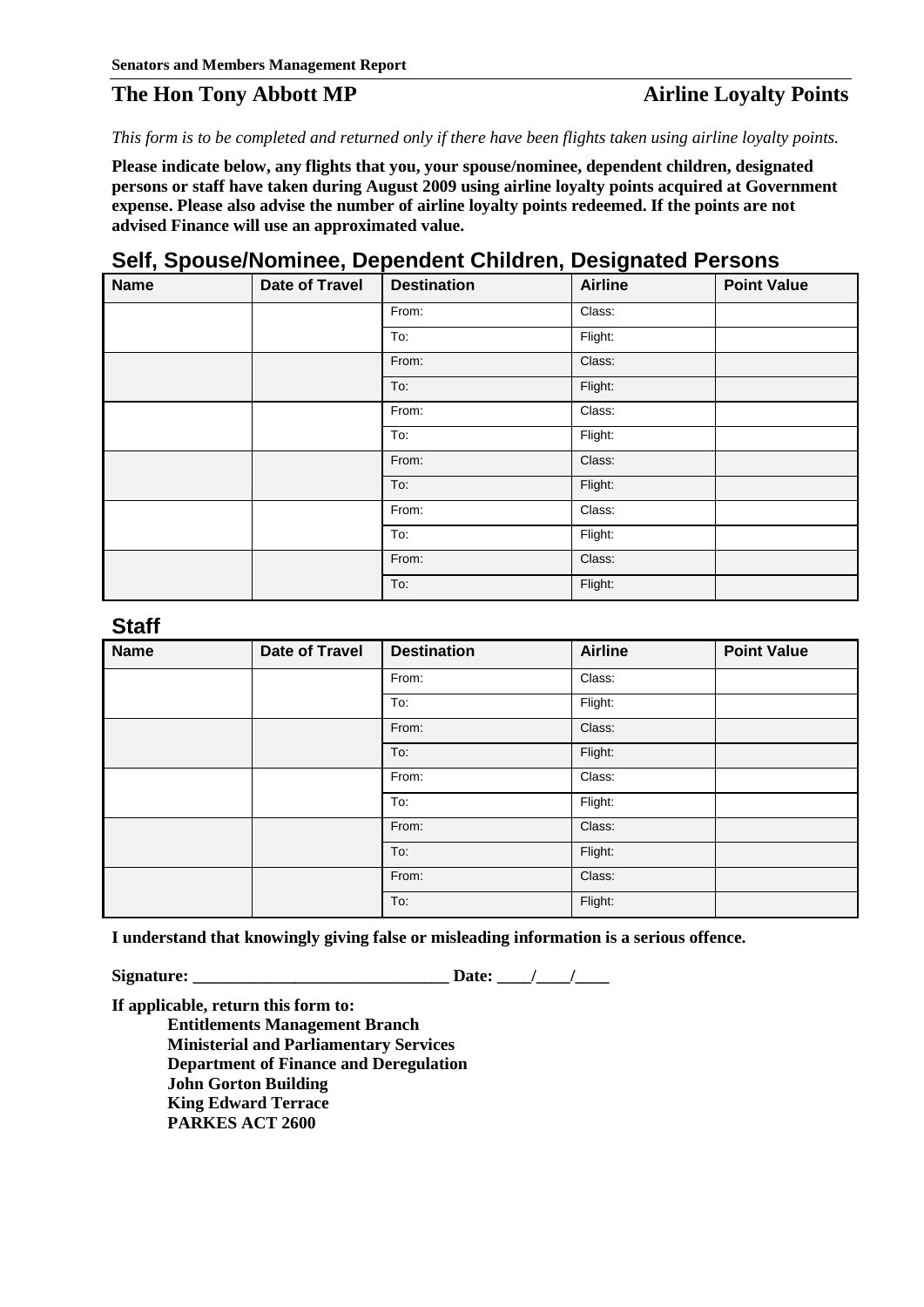| Parliamentarian, Spouse/Nominee, Dependants, Designated Persons1       |  |
|------------------------------------------------------------------------|--|
|                                                                        |  |
|                                                                        |  |
|                                                                        |  |
|                                                                        |  |
|                                                                        |  |
|                                                                        |  |
|                                                                        |  |
|                                                                        |  |
|                                                                        |  |
|                                                                        |  |
|                                                                        |  |
|                                                                        |  |
|                                                                        |  |
|                                                                        |  |
|                                                                        |  |
|                                                                        |  |
|                                                                        |  |
|                                                                        |  |
|                                                                        |  |
|                                                                        |  |
|                                                                        |  |
|                                                                        |  |
|                                                                        |  |
|                                                                        |  |
| Cost for dedicated data line at residence for all parliamentarians  14 |  |
|                                                                        |  |
|                                                                        |  |
|                                                                        |  |
|                                                                        |  |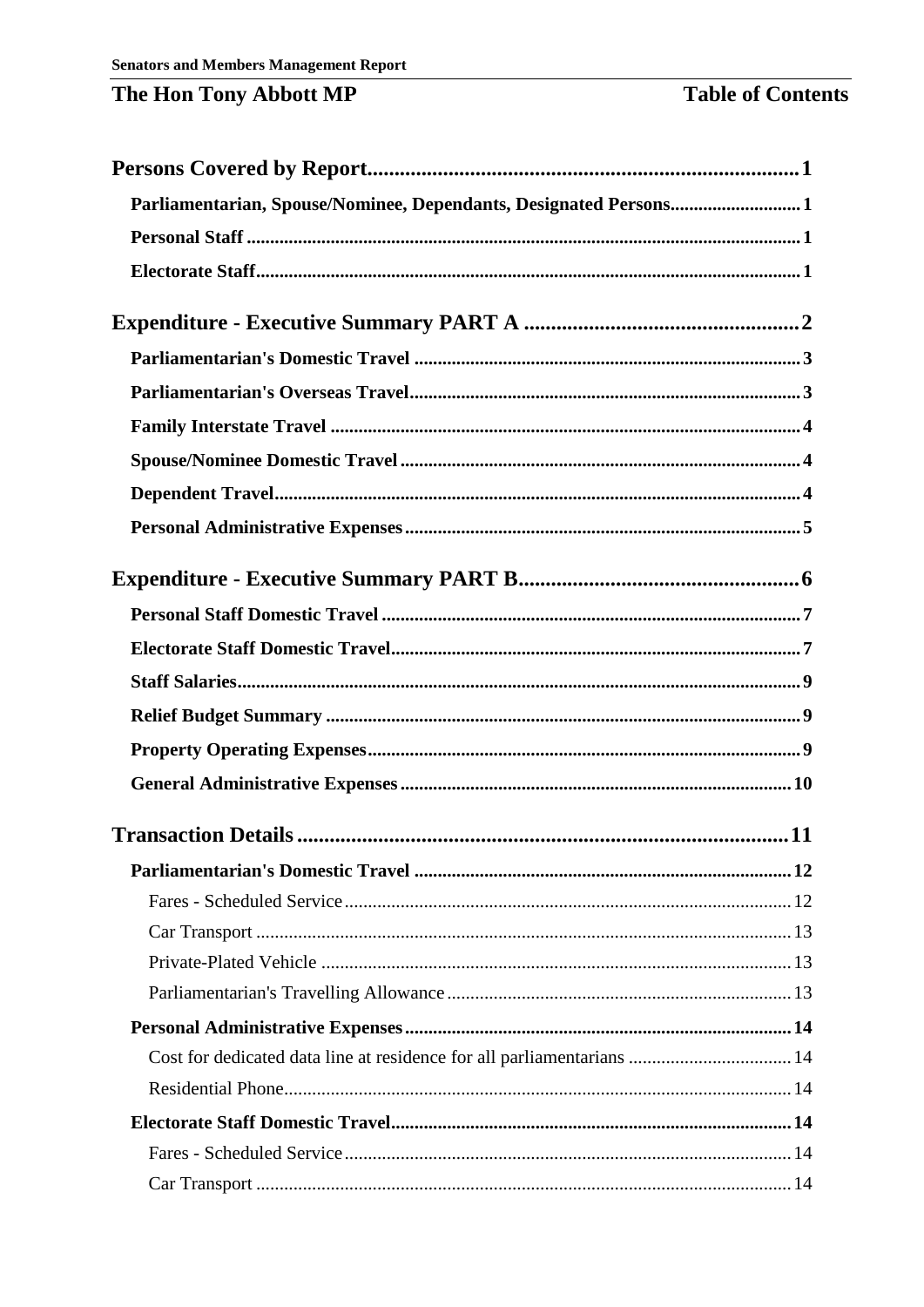## **Table of Contents**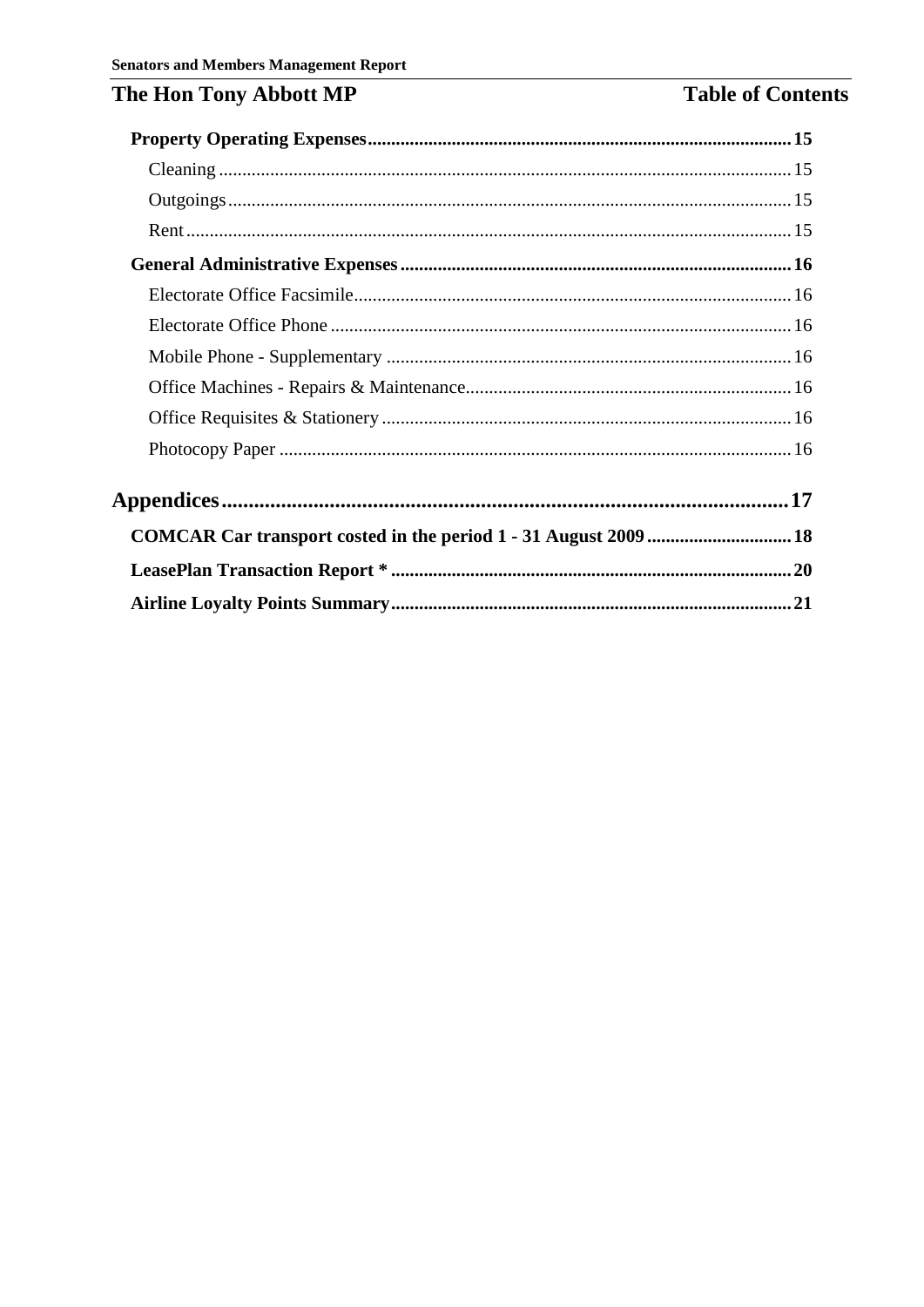## <span id="page-10-1"></span><span id="page-10-0"></span>**Parliamentarian, Spouse/Nominee, Dependants, Designated Persons**

| – – – – <u>–</u> – – – – –<br><b>Name</b> | <b>Position</b>                 | <b>Period Covered</b> | <b>Home Base</b> |
|-------------------------------------------|---------------------------------|-----------------------|------------------|
| ABBOTT, Anthony John                      | <b>Shadow Minister - Member</b> |                       | Sydney           |
| s22                                       | <b>s22</b>                      |                       | s47F             |
| s22                                       | s22                             |                       | <b>s47F</b>      |
| <b>s22</b>                                | <b>s22</b>                      |                       | s47F             |
| <b>s22</b>                                | <b>s22</b>                      |                       | s47F             |

## <span id="page-10-2"></span>**Personal Staff**

| <b>Name</b> | <b>Position</b> | <b>Period Covered</b> | <b>Home Base</b> |
|-------------|-----------------|-----------------------|------------------|
| s22         | Adviser 1       |                       | - 47<br>547 I    |

## <span id="page-10-3"></span>**Electorate Staff**

| s22                                    | s22                                                                                          |                       | 847F             |
|----------------------------------------|----------------------------------------------------------------------------------------------|-----------------------|------------------|
|                                        | <b>s22</b>                                                                                   |                       | 847F             |
| <b>s22</b>                             | <b>s22</b>                                                                                   |                       | 847F             |
| s22                                    | <b>s22</b>                                                                                   |                       | 847F             |
| <b>Personal Staff</b><br><b>Name</b>   | <b>Position</b>                                                                              | <b>Period Covered</b> | <b>Home Base</b> |
| s22                                    | Adviser 1                                                                                    |                       | s47F             |
| <b>Electorate Staff</b>                |                                                                                              |                       |                  |
| <b>Name</b>                            | <b>Position</b>                                                                              | <b>Period Covered</b> | <b>Home Base</b> |
| <u>s22</u>                             | Relief Budget Electorate<br>Officer                                                          |                       | 847F             |
| s22<br>s22<br>s22<br>s22<br>s22<br>s22 | Electorate Officer C<br>Electorate Officer A<br>Electorate Officer B<br>Electorate Officer B |                       |                  |
|                                        | Relief Budget Electorate                                                                     |                       |                  |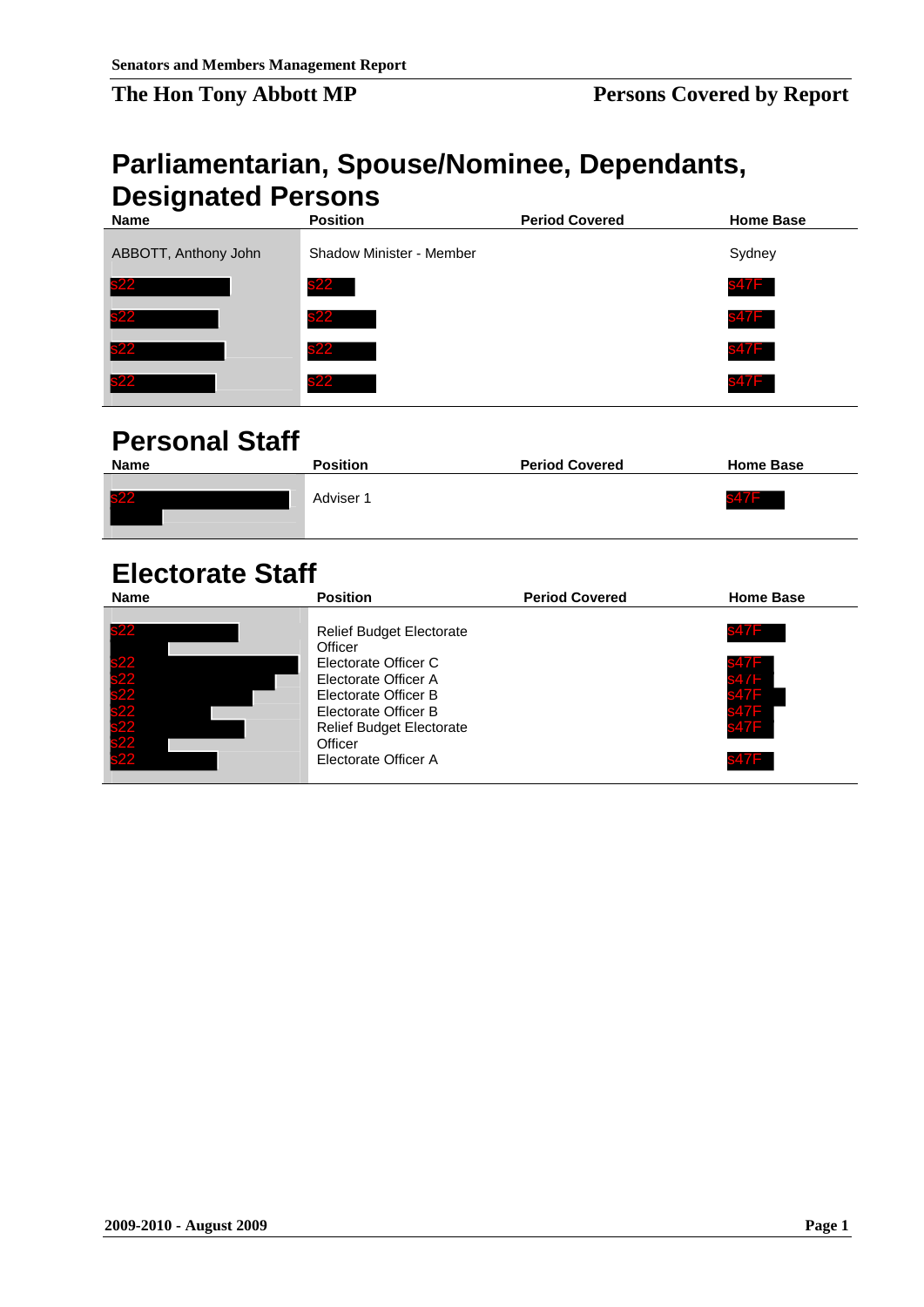<span id="page-11-0"></span>

# **Expenditure Executive Summary PART A**

 $\longrightarrow \hspace*{2em} \longrightarrow \longrightarrow \longrightarrow \longrightarrow \longrightarrow \longrightarrow$ 

- ♦ Figures provided reflect accounts paid from 1 August 2009 to 31 August 2009 in respect of entitlement usage for the 2009-2010 financial year. Any invoices or refunds received subsequently will appear in a future report.
- ♦ Goods and services purchased by Finance on behalf of Senators and Members are reported exclusive of recoverable Goods and Services Tax (GST). This is in accordance with the requirement that all agencies report all expenditure as exclusive of recoverable GST. It is important to contact the M&PS Entitlements Management Branch to obtain the correct amount before repaying any monies to the Department, as GST along with other fees that are not included on dockets or invoices provided directly to Senators, Members or staff by service providers needs to be included.
- $\blacklozenge$  At the time an invoice is raised by M&PS (e.g. for passengers on a charter flight) this transaction will appear as a negative amount in the report. It indicates only that an invoice has been raised, it does not report that the payment has been received.
- ♦ When a flight or leg has not been flown then the refund will appear in the Monthly Management Report (MMR) when the credit is received from the Travel Service Provider. This usually occurs within a month of date of travel and, as a result, will appear in the next MMR. For checking purposes, it is advisable to delay any refund query until the subsequent month's report.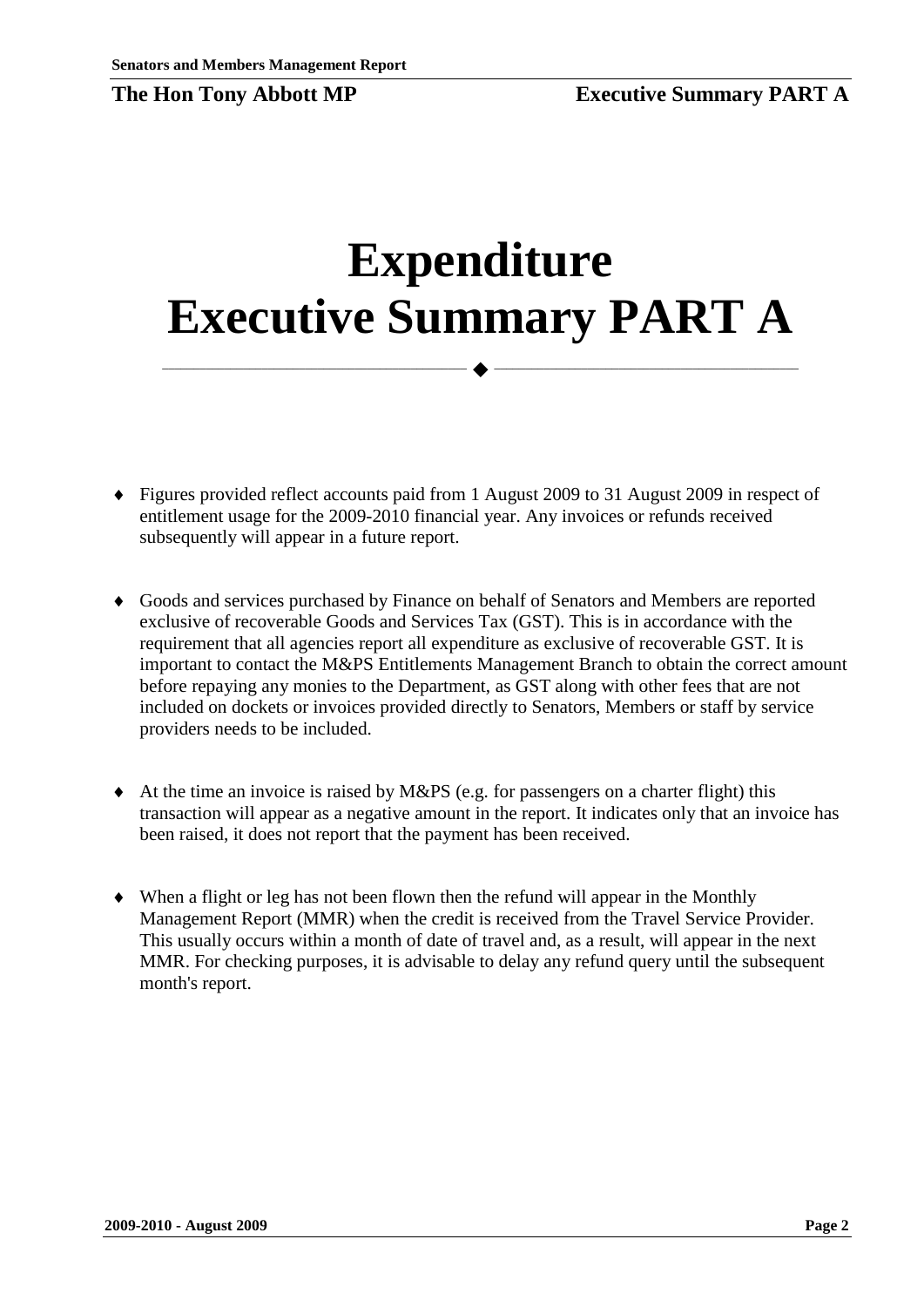## **The Hon Tony Abbott MP Executive Summary PART A**

## <span id="page-12-0"></span>**Parliamentarian's Domestic Travel**

| <b>Entitlement</b>            | <b>Budget</b> | <b>This Month</b> | <b>Year To Date</b> | <b>Balance</b> |
|-------------------------------|---------------|-------------------|---------------------|----------------|
| <b>Car Parking Costs</b>      |               |                   |                     |                |
| Car Transport                 |               | \$46.88           | \$46.88             |                |
| Fares                         |               | \$6,420.83        | \$12,352.62         |                |
| <b>Private Plated Vehicle</b> |               | \$1,192.25        | \$2,413.45          |                |
| Private Vehicle Allowance     |               |                   |                     |                |
| <b>Travelling Allowance</b>   |               | \$1,262.00        | \$2,318.00          |                |
| <b>Total</b>                  |               | \$8,921.96        | \$17,130.95         |                |

## <span id="page-12-1"></span>**Parliamentarian's Overseas Travel**

| <b>Entitlement</b>                                            | <b>Budget</b> | This Month | <b>Year To Date</b> | <b>Balance</b> |
|---------------------------------------------------------------|---------------|------------|---------------------|----------------|
| OS Delegation - Accommodation and<br><b>Meals</b>             |               |            |                     |                |
| OS Delegation - Additional Equipment<br>Allowance - Sen/Mem   |               |            |                     |                |
| OS Delegation - Basic Equipment<br>Allowance - Sen/Mem        |               |            |                     |                |
| OS Delegation - Charter                                       |               |            |                     |                |
| OS Delegation - Fares                                         |               |            |                     |                |
| OS Delegation - Ground Transport                              |               |            |                     |                |
| OS Delegation - Medical Costs                                 |               |            |                     |                |
| OS Delegation - Official Hospitality<br>non Portfolio related |               |            |                     |                |
| OS Delegation - Passport Costs                                |               |            |                     |                |
| OS Delegation - Related Travel<br>Expenses                    |               |            |                     |                |
| OS Delegation - Travel Advance                                |               |            |                     |                |
| OS Study - Accommodation & Meals                              |               |            |                     |                |
| OS Study - Fares                                              |               |            |                     |                |
| OS Study - Ground Transport                                   |               |            |                     |                |
| OS Study - Medical Costs                                      |               |            |                     |                |
| OS Study - Passports                                          |               |            |                     |                |
| OS Study - Related Travel Expenses                            |               |            |                     |                |
| <b>Total</b>                                                  |               | \$0.00     | \$0.00              |                |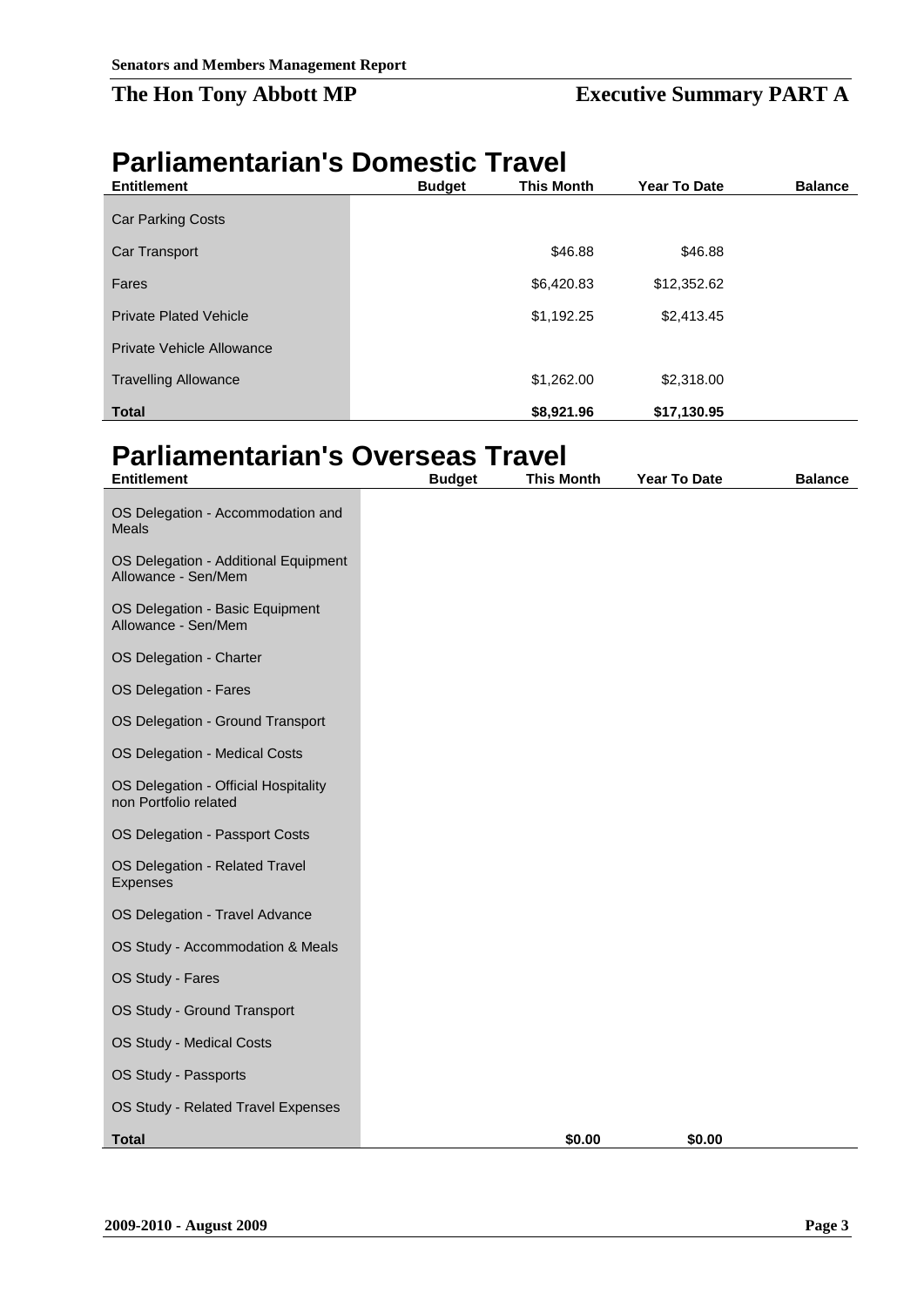## **The Hon Tony Abbott MP** Executive Summary PART A

<span id="page-13-2"></span><span id="page-13-1"></span><span id="page-13-0"></span>

| <b>Family Interstate Travel</b>       |               |                   |              |                |
|---------------------------------------|---------------|-------------------|--------------|----------------|
| <b>Entitlement</b>                    | <b>Budget</b> | <b>This Month</b> | Year To Date | <b>Balance</b> |
| 822                                   |               |                   |              |                |
|                                       |               |                   |              |                |
|                                       |               |                   |              |                |
|                                       |               |                   |              |                |
| <b>Total</b>                          | 3.00 trips    |                   |              | 3.00 trips     |
|                                       |               |                   |              |                |
| <b>Spouse/Nominee Domestic Travel</b> |               |                   |              |                |
| <b>Entitlement</b>                    | <b>Budget</b> | <b>This Month</b> | Year To Date | <b>Balance</b> |
| Car Transport                         |               |                   |              |                |
| Family Interstate Travel              |               |                   |              |                |
| Fares - Canberra travel               |               |                   |              |                |
| <b>Total</b>                          |               | \$0.00            | \$0.00       |                |
| 22                                    |               |                   |              |                |
| <b>Entitlement</b>                    | <b>Budget</b> | <b>This Month</b> | Year To Date | <b>Balance</b> |
| Car Transport                         |               |                   |              |                |
| Family Interstate Travel              |               |                   |              |                |
| Fares - Canberra travel               |               |                   |              |                |
| <b>Total</b>                          |               | \$0.00            | \$0.00       |                |
|                                       |               |                   |              |                |
| <b>Dependent Travel</b>               |               |                   |              |                |
| <b>Entitlement</b>                    | <b>Budget</b> | <b>This Month</b> | Year To Date | <b>Balance</b> |
| Family Interstate Travel              |               |                   |              |                |
| Fares - Canberra/Home travel          |               |                   |              |                |
| <b>Total</b>                          |               | \$0.00            | \$0.00       |                |
| 22                                    |               |                   |              |                |
| <b>Entitlement</b>                    | <b>Budget</b> | <b>This Month</b> | Year To Date | <b>Balance</b> |
| Family Interstate Travel              |               |                   |              |                |
| Fares - Canberra/Home travel          |               |                   |              |                |
| <b>Total</b>                          |               | \$0.00            | \$0.00       |                |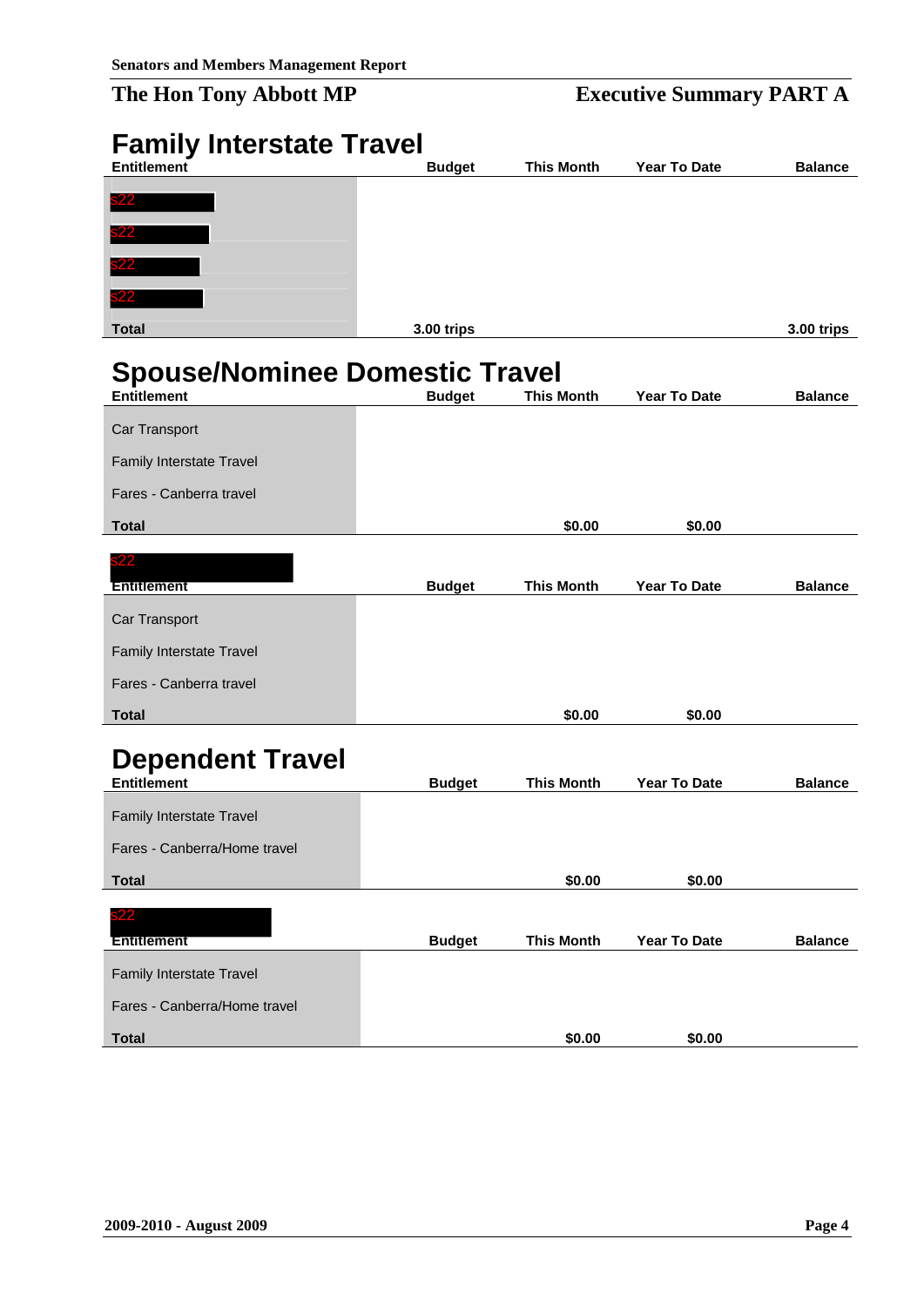| s22                                     |               |                   |                     |                |
|-----------------------------------------|---------------|-------------------|---------------------|----------------|
| Entitlement                             | <b>Budget</b> | <b>This Month</b> | <b>Year To Date</b> | <b>Balance</b> |
| Family Interstate Travel                |               |                   |                     |                |
| Fares - Canberra/Home travel            |               |                   |                     |                |
| <b>Total</b>                            |               | \$0.00            | \$0.00              |                |
| s22                                     |               |                   |                     |                |
| Entitlement                             | <b>Budget</b> | <b>This Month</b> | Year To Date        | <b>Balance</b> |
| <b>Family Interstate Travel</b>         |               |                   |                     |                |
| Fares - Canberra/Home travel            |               |                   |                     |                |
| <b>Total</b>                            |               | \$0.00            | \$0.00              |                |
| <b>Personal Administrative Expenses</b> |               |                   |                     |                |
| <b>Entitlement</b>                      | <b>Budget</b> | <b>This Month</b> | <b>Year To Date</b> | <b>Balance</b> |
| the anil eteh hategihah tan. Contract   |               | \$54.50           | \$109.00            |                |

<span id="page-14-0"></span>

| Cost for dedicated data line at<br>residence for all parliamentarians | \$54.50  | \$109.00 |
|-----------------------------------------------------------------------|----------|----------|
| <b>Residential Phone</b>                                              | \$686.45 | \$686.45 |
| Telephone Charge Card Costs                                           |          |          |
| <b>Total</b>                                                          | \$740.95 | \$795.45 |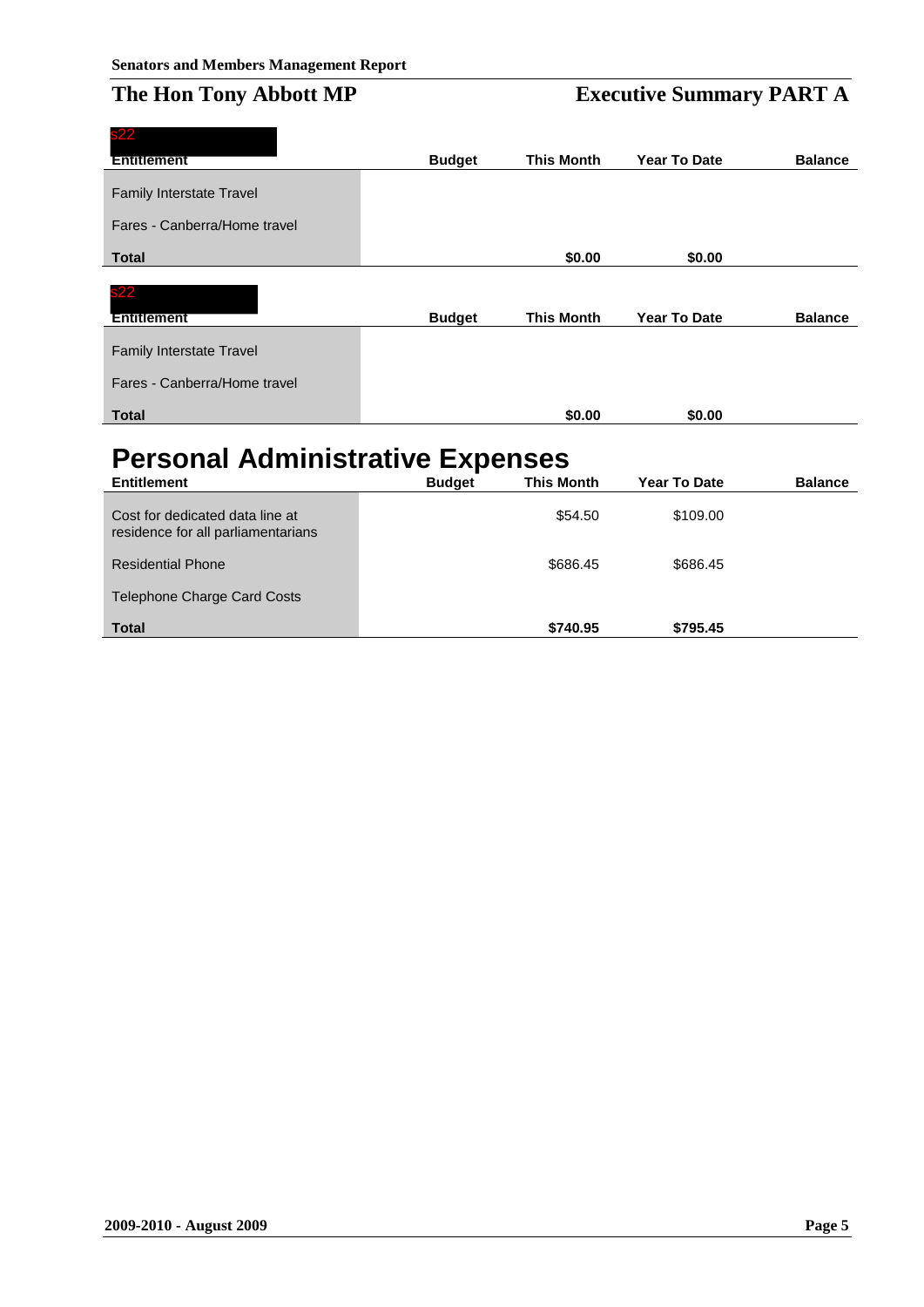<span id="page-15-0"></span>

# **Expenditure Executive Summary PART B**

 $\longrightarrow \hspace*{2em} \longrightarrow \longrightarrow \longrightarrow \longrightarrow \longrightarrow \longrightarrow$ 

- ♦ Figures provided reflect accounts paid from 1 August 2009 to 31 August 2009 in respect of entitlement usage for the 2009-2010 financial year. Any invoices or refunds received subsequently will appear in a future report.
- ♦ Goods and services purchased by Finance on behalf of Senators and Members are reported exclusive of recoverable Goods and Services Tax (GST). This is in accordance with the requirement that all agencies report all expenditure as exclusive of recoverable GST. It is important to contact the M&PS Entitlements Management Branch to obtain the correct amount before repaying any monies to the Department, as GST along with other fees that are not included on dockets or invoices provided directly to Senators, Members or staff by service providers needs to be included.
- $\blacklozenge$  At the time an invoice is raised by M&PS (e.g. for passengers on a charter flight) this transaction will appear as a negative amount in the report. It indicates only that an invoice has been raised, it does not report that the payment has been received.
- ♦ When a flight or leg has not been flown then the refund will appear in the Monthly Management Report (MMR) when the credit is received from the Travel Service Provider. This usually occurs within a month of date of travel and, as a result, will appear in the next MMR. For checking purposes, it is advisable to delay any refund query until the subsequent month's report.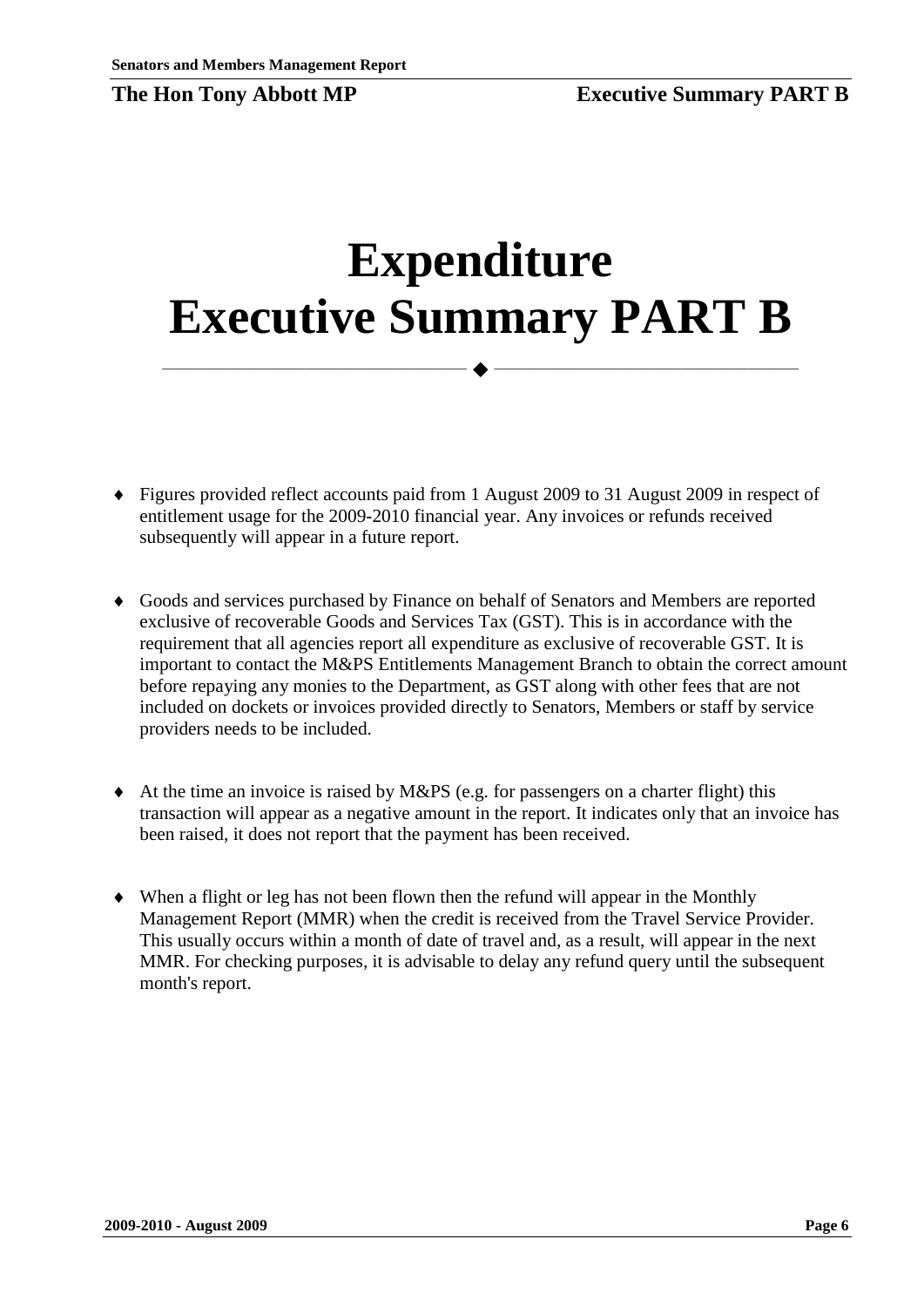## **The Hon Tony Abbott MP Executive Summary PART B**

## <span id="page-16-0"></span>**Personal Staff Domestic Travel**

| <b>Entitlement</b>          | <b>Budget</b> | <b>This Month</b> | Year To Date | <b>Balance</b> |
|-----------------------------|---------------|-------------------|--------------|----------------|
| Car Transport               |               |                   |              |                |
| Fares                       |               |                   |              |                |
| Motor Vehicle Allowance     |               |                   |              |                |
| <b>Travelling Allowance</b> |               |                   |              |                |
|                             |               |                   |              |                |
| <b>Total</b>                |               | \$0.00            | \$0.00       |                |
| s22                         |               |                   |              |                |
| <b>Entitlement</b>          | <b>Budget</b> | <b>This Month</b> | Year To Date | <b>Balance</b> |
| Car Transport               |               |                   |              |                |
| Fares                       |               |                   |              |                |
| Motor Vehicle Allowance     |               |                   |              |                |
| <b>Travelling Allowance</b> |               |                   |              |                |
| <b>Total</b>                |               | \$0.00            | \$0.00       |                |

## <span id="page-16-1"></span>**Electorate Staff Domestic Travel**

| <b>Entitlement</b>          | <b>Budget</b> | <b>This Month</b> | Year To Date | <b>Balance</b> |
|-----------------------------|---------------|-------------------|--------------|----------------|
| Car Transport               |               | \$24.37           | \$24.37      |                |
| Fares                       |               | \$283.32          | \$283.32     |                |
| Motor Vehicle Allowance     |               |                   |              |                |
| <b>Travelling Allowance</b> |               |                   |              |                |
| <b>Total</b>                | \$36,841.00   | \$307.69          | \$307.69     | \$36,533.31    |
| s22<br><b>Entitlement</b>   | <b>Budget</b> | <b>This Month</b> | Year To Date | <b>Balance</b> |
| Car Transport               |               |                   |              |                |
| Fares                       |               |                   |              |                |
| Motor Vehicle Allowance     |               |                   |              |                |
| <b>Travelling Allowance</b> |               |                   |              |                |
| <b>Total</b>                |               | \$0.00            | \$0.00       |                |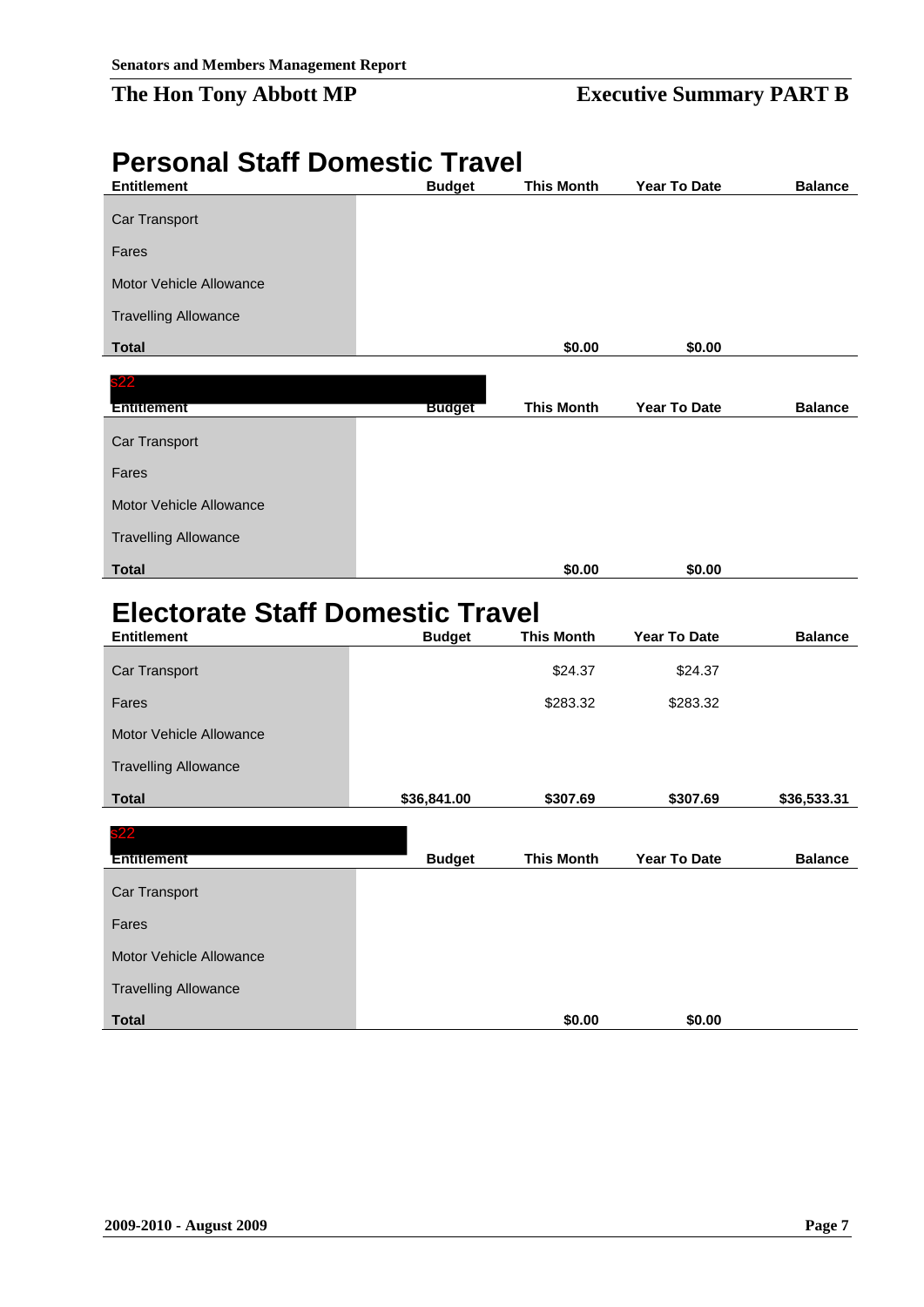## **The Hon Tony Abbott MP B EXECUTIVE SUMP B**

|  | <b>Executive Summary PART B</b> |  |  |
|--|---------------------------------|--|--|
|--|---------------------------------|--|--|

| 522                         |               |                   |              |                |
|-----------------------------|---------------|-------------------|--------------|----------------|
| <b>Entitlement</b>          | <b>Budget</b> | <b>This Month</b> | Year To Date | <b>Balance</b> |
| Car Transport               |               |                   |              |                |
| Fares                       |               |                   |              |                |
| Motor Vehicle Allowance     |               |                   |              |                |
| <b>Travelling Allowance</b> |               |                   |              |                |
| <b>Total</b>                |               | \$0.00            | \$0.00       |                |
| <b>s22</b>                  |               |                   |              |                |
| <b>Entitlement</b>          | <b>Budget</b> | <b>This Month</b> | Year To Date | <b>Balance</b> |
| Car Transport               |               | \$24.37           | \$24.37      |                |
| Fares                       |               | \$283.32          | \$283.32     |                |
| Motor Vehicle Allowance     |               |                   |              |                |
| <b>Travelling Allowance</b> |               |                   |              |                |
| <b>Total</b>                |               | \$307.69          | \$307.69     |                |
| 322                         |               |                   |              |                |
| <b>Entitlement</b>          | <b>Budget</b> | <b>This Month</b> | Year To Date | <b>Balance</b> |
| Car Transport               |               |                   |              |                |
| Fares                       |               |                   |              |                |
| Motor Vehicle Allowance     |               |                   |              |                |
| <b>Travelling Allowance</b> |               |                   |              |                |
| <b>Total</b>                |               | \$0.00            | \$0.00       |                |
| 22                          |               |                   |              |                |
| <b>Entitlement</b>          | <b>Budget</b> | <b>This Month</b> | Year To Date | <b>Balance</b> |
| Car Transport               |               |                   |              |                |
| Fares                       |               |                   |              |                |
|                             |               |                   |              |                |
| Motor Vehicle Allowance     |               |                   |              |                |
| <b>Travelling Allowance</b> |               |                   |              |                |
| <b>Total</b>                |               | \$0.00            | \$0.00       |                |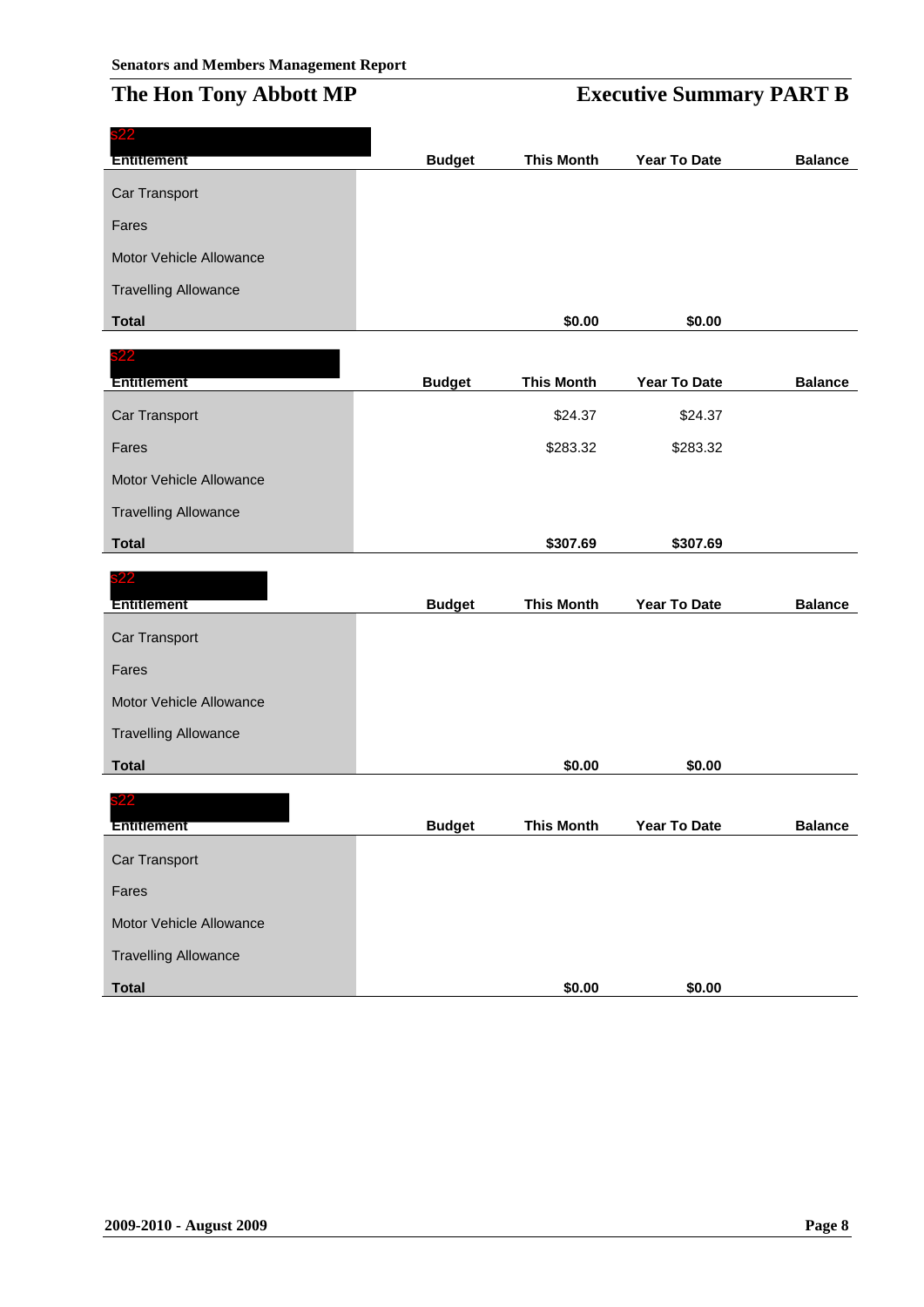## <span id="page-18-0"></span>**Staff Salaries**

|              | This Month  | <b>Year To Date</b> |
|--------------|-------------|---------------------|
| <b>Total</b> | \$35,226.72 | \$104,856.16        |

• *The salaries shown above are the gross amounts (including allowances and employer superannuation) paid during this month and since 1 July, respectively for all Electorate and/or Personal staff.*

## <span id="page-18-1"></span>**Relief Budget Summary**

|              |                             |                      |                | <b>Budget</b>  | <b>Used/Committed</b>   |                       | <b>Balance</b>        |
|--------------|-----------------------------|----------------------|----------------|----------------|-------------------------|-----------------------|-----------------------|
|              |                             |                      |                | \$31,199.81    |                         | \$30,445.83           | \$753.98              |
| <b>Name</b>  | <b>AGS</b><br><b>Number</b> | <b>Salary</b>        | <b>Hours</b>   | Days           | <b>Dollars</b>          | <b>From</b>           | To                    |
| s22          | s22                         | \$41,419             | 172.50         | 23.00          | \$3,652.17              | 7 Jul 09              | 8 Dec 09              |
| s22          | <b>s22</b>                  | \$43,679<br>\$44,813 | 7.50<br>382.50 | 1.00<br>51.00  | \$167.46<br>\$8,762.31  | 6 Jul 09<br>13 Jul 09 | 6 Jul 09<br>28 Jun 10 |
| s22          | <b>s22</b>                  | \$43,679<br>\$44,813 | 7.50<br>772.50 | 1.00<br>103.00 | \$167.46<br>\$17,696.43 | 1 Jul 09<br>3 Jul 09  | 1 Jul 09<br>25 Jun 10 |
| <b>Total</b> |                             |                      |                |                | \$30,445.83             |                       |                       |

## <span id="page-18-2"></span>**Property Operating Expenses**

| <b>Entitlement</b> | <b>Budget</b> | <b>This Month</b> | <b>Year To Date</b> | <b>Balance</b> |
|--------------------|---------------|-------------------|---------------------|----------------|
| Cleaning           |               | \$733.15          | \$1,246.30          |                |
| Outgoings          |               | \$165.00          | \$165.00            |                |
| Rent               |               | \$8,573.31        | \$27,138.12         |                |
| Security           |               |                   | \$15.00             |                |
| <b>Total</b>       |               | \$9,471.46        | \$28,564.42         |                |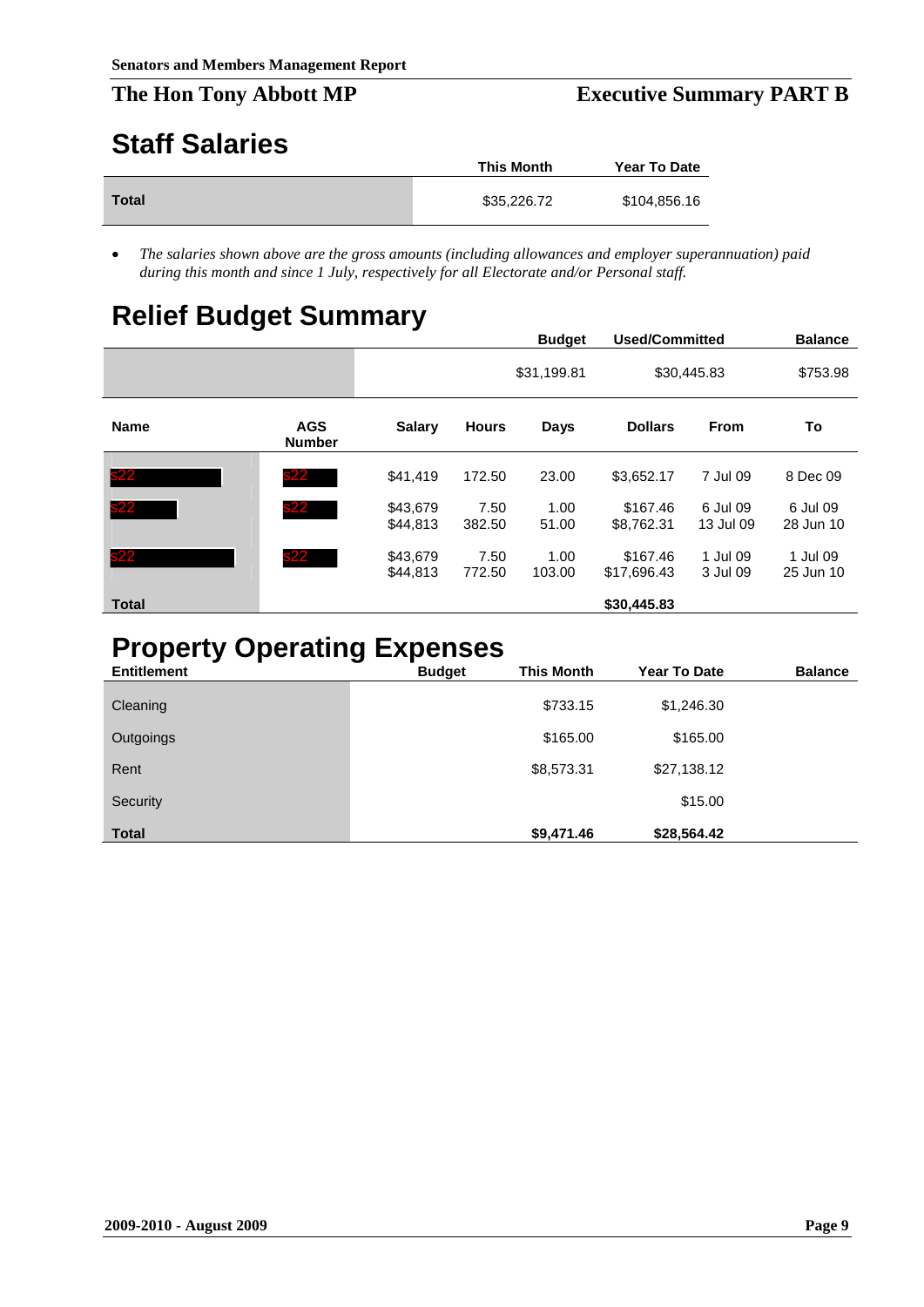## **The Hon Tony Abbott MP Executive Summary PART B**

## <span id="page-19-0"></span>**General Administrative Expenses**

| <b>Entitlement</b>                                                         | <b>Budget</b> | <b>This Month</b> | <b>Year To Date</b> | <b>Balance</b> |
|----------------------------------------------------------------------------|---------------|-------------------|---------------------|----------------|
| Advertising                                                                |               |                   |                     |                |
| <b>Communications Allowance</b>                                            | \$49,737.56   |                   |                     | \$49,737.56    |
| Electorate Office Facsimile                                                |               | \$88.06           | \$88.06             |                |
| <b>Electorate Office Phone</b>                                             |               | \$449.65          | \$449.65            |                |
| Flags - Desktop and Handwaver                                              | \$900.00      |                   |                     | \$900.00       |
| Flags and Flagpoles for display<br>outside the Electorate Office           |               |                   |                     |                |
| Flags ordered under the<br><b>Constituents Request Program</b>             |               |                   | \$13,250.91         |                |
| Mobile Phone - Senator / Member                                            |               |                   |                     |                |
| Mobile Phone - Supplementary                                               |               | \$258.43          | \$445.25            |                |
| Newsletters, personalised stationery<br>and other printed material         | \$100,000.00  |                   |                     | \$100,000.00   |
| Newspapers and Publications                                                | \$3,368.00    |                   |                     | \$3,368.00     |
| Occupational Health & Safety                                               |               |                   |                     |                |
| Office Machines - Consumables                                              |               |                   |                     |                |
| Office Machines - Hire                                                     |               |                   |                     |                |
| <b>Office Machines - Purchases</b>                                         |               |                   |                     |                |
| Office Machines - Repairs &<br>Maintenance                                 |               | \$80.00           | \$80.00             |                |
| <b>Office Relocations</b>                                                  |               |                   |                     |                |
| Office requisites & stationery                                             |               | \$89.35           | \$89.35             |                |
| PDA - Senator / Member                                                     |               |                   |                     |                |
| Photocopy Paper                                                            |               | \$228.00          | \$228.00            |                |
| Photographs                                                                |               |                   |                     |                |
| PO Box Rental                                                              |               |                   |                     |                |
| <b>Removal Costs</b>                                                       |               |                   |                     |                |
| Software Reimbursement                                                     | \$1,500.00    |                   |                     | \$1,500.00     |
| <b>Staff Expenses</b>                                                      |               |                   |                     |                |
| Storage, freight and courier services<br>(inc. office relocation expenses) |               |                   |                     |                |
| Training course costs                                                      |               |                   |                     |                |
| <b>Total</b>                                                               |               | \$1,193.49        | \$14,631.22         |                |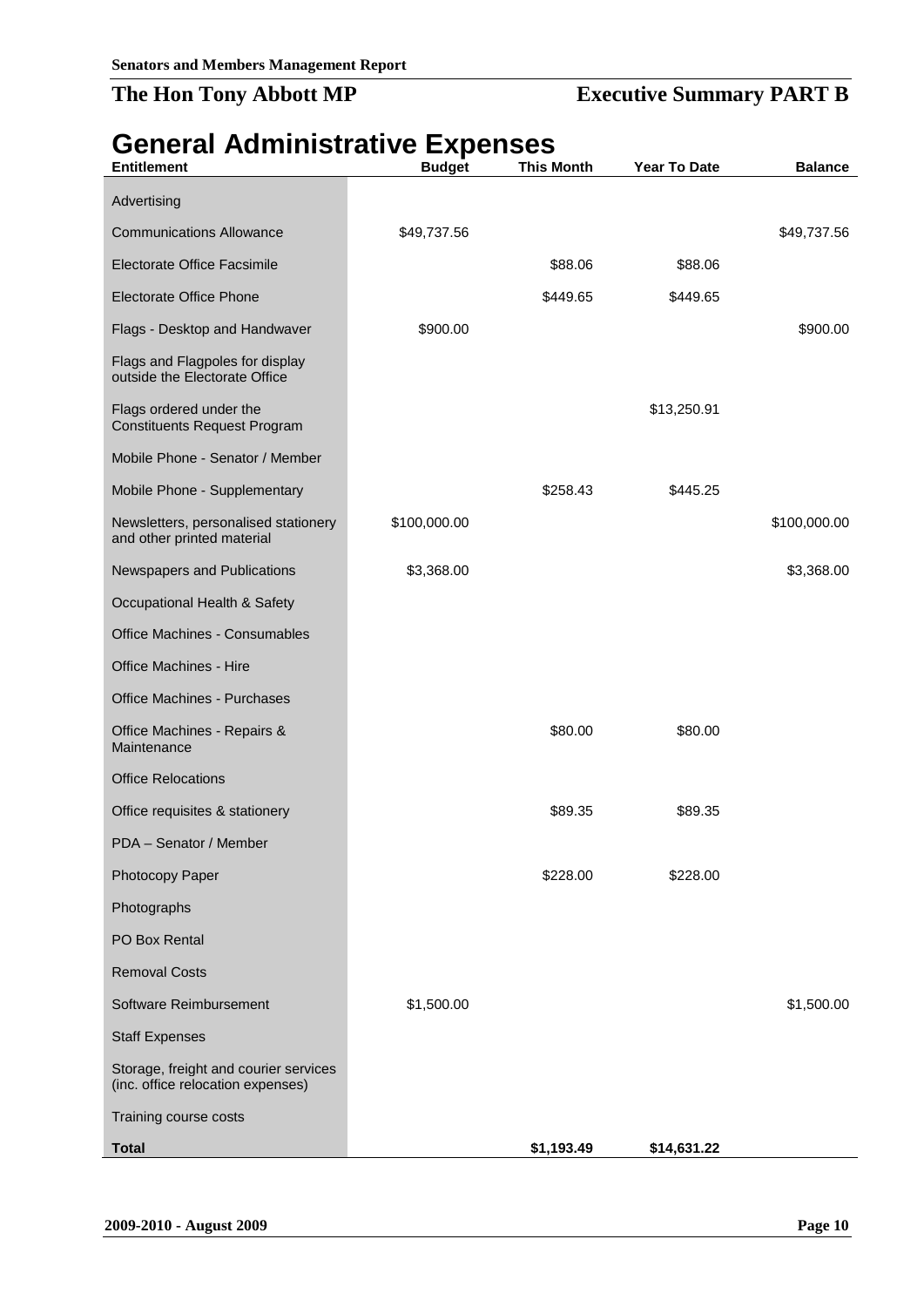# <span id="page-20-0"></span>**Expenditure Transaction Details**

 $\longrightarrow \hspace*{2em} \longrightarrow \longrightarrow \longrightarrow \longrightarrow \longrightarrow \longrightarrow$ 

- ♦ Fares itemised in the following pages have been advised by the airlines and charged against your account. They should be checked against travel actually taken. All unused tickets (including for multiple bookings on the same day) **must be returned** to the booking agent to enable a refund to be processed. If unused tickets are not returned, the value of the tickets will continue to appear as a charge against your account and, of course, will be included in any Departmental reports on your travel expenditure.
- ♦ Figures provided reflect accounts paid from 1 August 2009 to 31 August 2009 in respect of entitlement usage for the 2009-2010 financial year. Any invoices or refunds received subsequently will appear in a future report.
- ♦ Goods and services purchased by Finance on behalf of Senators and Members are reported exclusive of recoverable Goods and Services Tax (GST). This is in accordance with the requirement that all agencies report all expenditure as exclusive of recoverable GST. It is important to contact the M&PS Entitlements Management Branch to obtain the correct amount before repaying any monies to the Department, as GST along with other fees that are not included on dockets or invoices provided directly to Senators, Members or staff by service providers needs to be included.
- $\blacklozenge$  At the time an invoice is raised by M&PS (e.g. for passengers on a charter flight) this transaction will appear as a negative amount in the report. It indicates only that an invoice has been raised, it does not report that the payment has been received.
- ♦ When a flight or leg has not been flown then the refund will appear in the Monthly Management Report (MMR) when the credit is received from the Travel Service Provider. This usually occurs within a month of date of travel and, as a result, will appear in the next MMR. For checking purposes, it is advisable to delay any refund query until the subsequent month's report.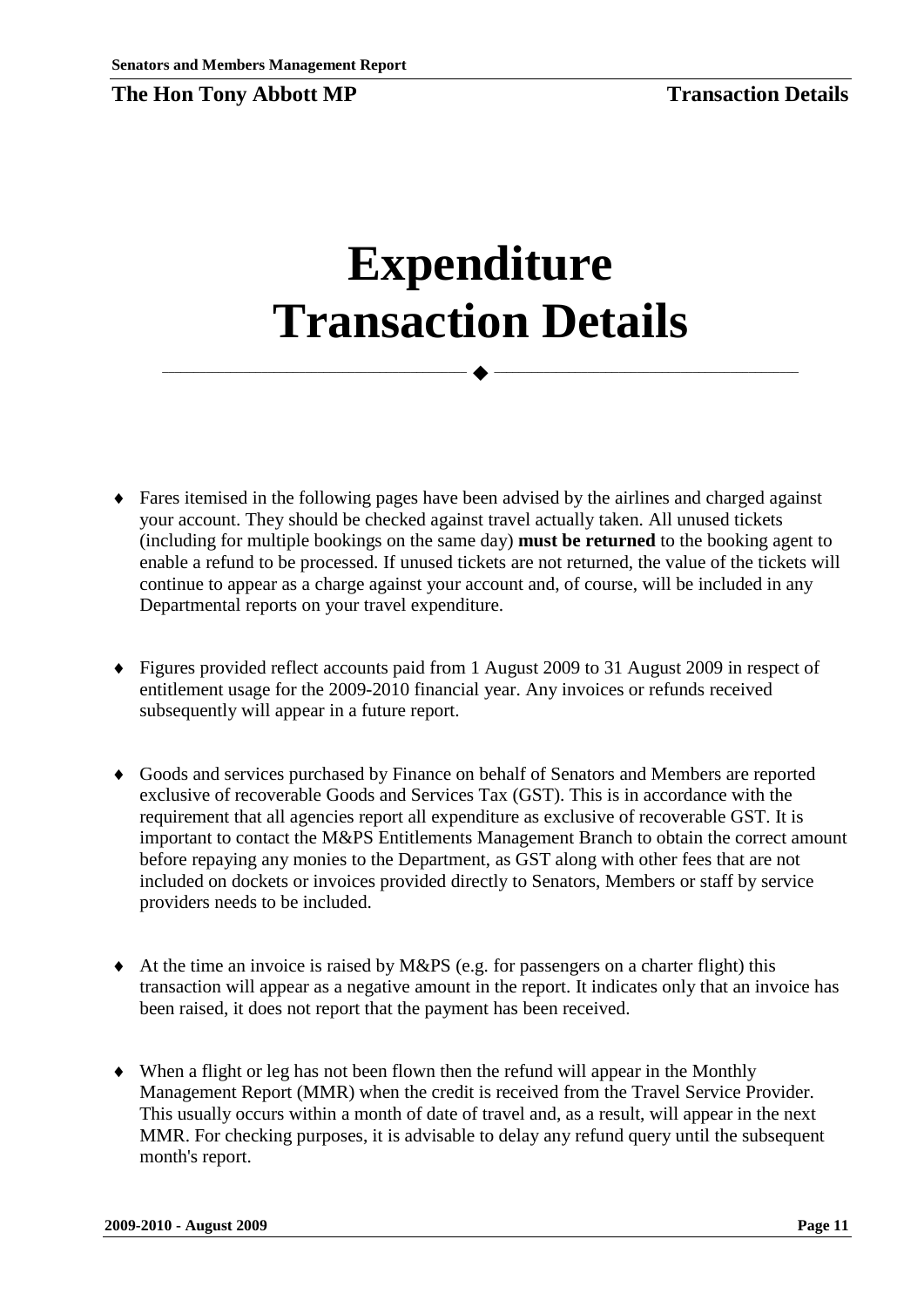## <span id="page-21-0"></span>**Parliamentarian's Domestic Travel**

## <span id="page-21-1"></span>*Fares - Scheduled Service*

| Reference    | <b>Travel</b><br>date                              | Flight | From            | To              | <b>Class</b>    | Amount       | <b>Notes</b>             |  |  |
|--------------|----------------------------------------------------|--------|-----------------|-----------------|-----------------|--------------|--------------------------|--|--|
|              | <b>Fares for Shadow Ministers and Backbenchers</b> |        |                 |                 |                 |              |                          |  |  |
| 3396021876   | 30 Jul 09                                          | QF1467 | Sydney          | Canberra        | Economy         | \$504.29     | AIR-<br>Flown            |  |  |
|              | 30 Jul 09                                          | QF878  | Canberra        | Sydney          | <b>Business</b> |              | AIR-<br>Flown            |  |  |
| 3396070682   | 3 Aug 09                                           | QF447  | Sydney          | Melbourne       | <b>Business</b> | \$930.95     | AIR-<br>Flown            |  |  |
|              | 4 Aug 09                                           | QF444  | Melbourne       | Sydney          | <b>Business</b> |              | AIR-<br>Flown            |  |  |
| 3396108681   | 5 Aug 09                                           | QF425  | Sydney          | Melbourne       | <b>Business</b> | \$930.95     | AIR-<br>Flown            |  |  |
|              | 5 Aug 09                                           | QF444  | Melbourne       | Sydney          | <b>Business</b> |              | AIR-<br>Flown            |  |  |
| 3396145053   | 6 Aug 09                                           | QF445  | Sydney          | Melbourne       | <b>Business</b> | \$465.47     | AIR-<br>Flown            |  |  |
| J267S0       | 6 Aug 09                                           | DJ899  | Melbourne       | Sydney          | Premium<br>Econ | $-$ \$362.73 | AIR-<br>Future<br>travel |  |  |
| 3396145219   | 7 Aug 09                                           | QF404  | Melbourne       | Sydney          | <b>Business</b> | \$465.47     | AIR-                     |  |  |
| 3396187993   | 10 Aug 09                                          | QF1419 | Sydney          | Canberra        | Economy         | \$915.27     | Flown<br>AIR-            |  |  |
|              | 11 Aug 09                                          | QF1480 | Canberra        | Sydney          | Economy         |              | Flown<br>AIR-            |  |  |
|              | 11 Aug 09                                          | QF536  | Sydney          | <b>Brisbane</b> | <b>Business</b> |              | Flown<br>AIR-<br>Flown   |  |  |
| 3396222536   | 12 Aug 09                                          | QF953  | <b>Brisbane</b> | Canberra        | <b>Business</b> | \$861.95     | AIR-<br>Flown            |  |  |
|              | 12 Aug 09                                          | QF878  | Canberra        | Sydney          | <b>Business</b> |              | AIR-<br>Flown            |  |  |
| WZF2X0       | 12 Aug 09                                          | DJ672  | Sydney          | Canberra        | Premium<br>Econ | \$262.73     | AIR-<br>Flown            |  |  |
| 3396222696   | 13 Aug 09                                          | QF562  | Canberra        | Sydney          | <b>Business</b> | \$303.43     | AIR-<br>Flown            |  |  |
| 3396283751   | 14 Aug 09                                          | QF575  | Sydney          | Perth           | <b>Business</b> | \$2,461.23   | AIR-                     |  |  |
|              | 15 Aug 09                                          | QF568  | Perth           | Sydney          | <b>Business</b> |              | Flown<br>AIR-<br>Flown   |  |  |
| R1WJJ0       | 24 Aug 09                                          | DJ1415 | Sydney          | Cairns          | Premium<br>Econ | $-$ \$659.09 | $AIR-$<br>Refunded       |  |  |
| Z4NMER       | 4 Sep 09                                           | DJ1428 | Cairns          | Sydney          | Premium<br>Econ | $-$ \$659.09 | AIR-<br>Refunded         |  |  |
| <b>Total</b> |                                                    |        |                 |                 |                 | \$6,420.83   |                          |  |  |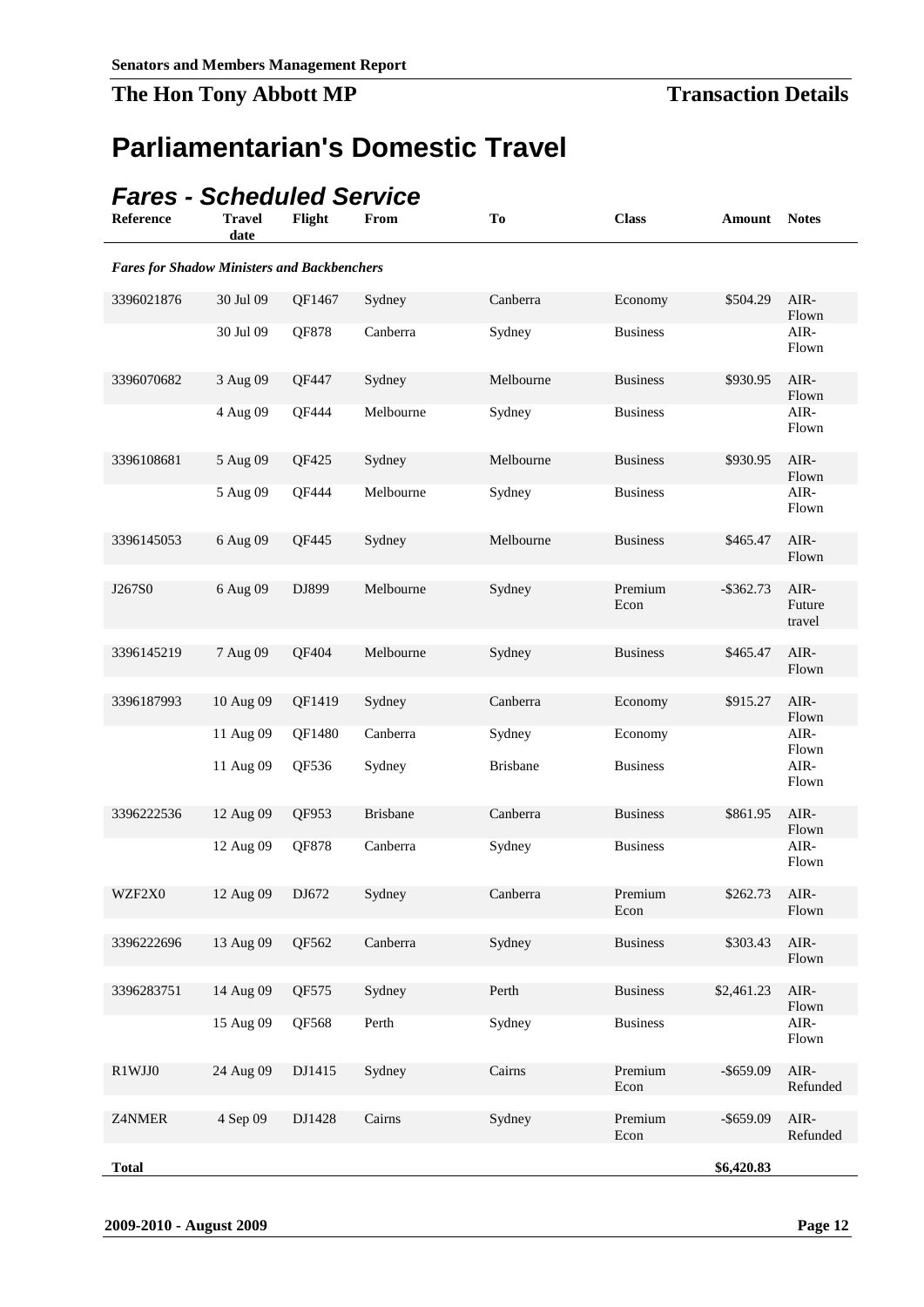## <span id="page-22-0"></span>*Car Transport*

*Car Transport costs for Ministers, Opposition Office Holders, Shadow Ministers and Leaders of Minority Parties on official business*

| 3383210      | 8/07/2009 - ABBOTT, Anthony John - from City to Neutral Bay Jc       | \$2.14  |
|--------------|----------------------------------------------------------------------|---------|
|              | 8/07/2009 - Cabcharge Service Fee                                    | \$0.24  |
| 3383211      | 8/07/2009 - ABBOTT, Anthony John - from City to Neutral Bay Jc       | \$19.09 |
|              | 8/07/2009 - Cabcharge Service Fee                                    | \$2.10  |
| 3383212      | 15/07/2009 - ABBOTT, Anthony John - from Spring Hill to Kelvin Grove | \$21.00 |
|              | 15/07/2009 - Cabcharge Service Fee                                   | \$2.31  |
| <b>Total</b> |                                                                      | \$46.88 |

## <span id="page-22-1"></span>*Private-Plated Vehicle*

| Reference    | <b>Supplier</b>                                     | <b>Details</b>                                                   | Amount      |
|--------------|-----------------------------------------------------|------------------------------------------------------------------|-------------|
|              | <b>Private Plated Vehicle for use in Electorate</b> |                                                                  |             |
| 999013       | <b>LEASEPLAN</b>                                    | Lease 1 Aug to 31 Aug 09<br>847F                                 | \$1,246.11  |
|              |                                                     |                                                                  |             |
| 998297       | <b>DEPT HOUSE OF</b><br><b>REPRESENTATIVES</b>      | Deduction of Personal Contribution for Private Plated<br>Vehicle | $-$ \$53.86 |
|              |                                                     |                                                                  |             |
| <b>Total</b> |                                                     |                                                                  | \$1,192.25  |

## <span id="page-22-2"></span>*Parliamentarian's Travelling Allowance*

| Reference                   | <b>Start date</b> | <b>Number of Nights</b> | Location        | <b>Clause</b> | Amount     |
|-----------------------------|-------------------|-------------------------|-----------------|---------------|------------|
| <b>Travelling Allowance</b> |                   |                         |                 |               |            |
| 127844                      | 23 Jul 09         | $\mathbf{1}$            | <b>Brisbane</b> | 25            | \$118.00   |
|                             |                   |                         |                 |               |            |
| 127845                      | 6 Aug 09          | 1                       | Melbourne       | 25            | \$316.00   |
|                             |                   |                         |                 |               |            |
| 127846                      | 10 Aug 09         | 1                       | Canberra        | 10a           | \$215.00   |
| 127847                      | 12 Aug 09         | 1                       | Canberra        | 10a           | \$215.00   |
|                             |                   |                         |                 |               |            |
| 128368                      | 16 Aug 09         | 1                       | Cairns          | 25            | \$82.00    |
|                             |                   |                         |                 |               |            |
| 128369                      | 27 Aug 09         | 1                       | Melbourne       | 25            | \$316.00   |
| <b>Total</b>                |                   |                         |                 |               | \$1,262.00 |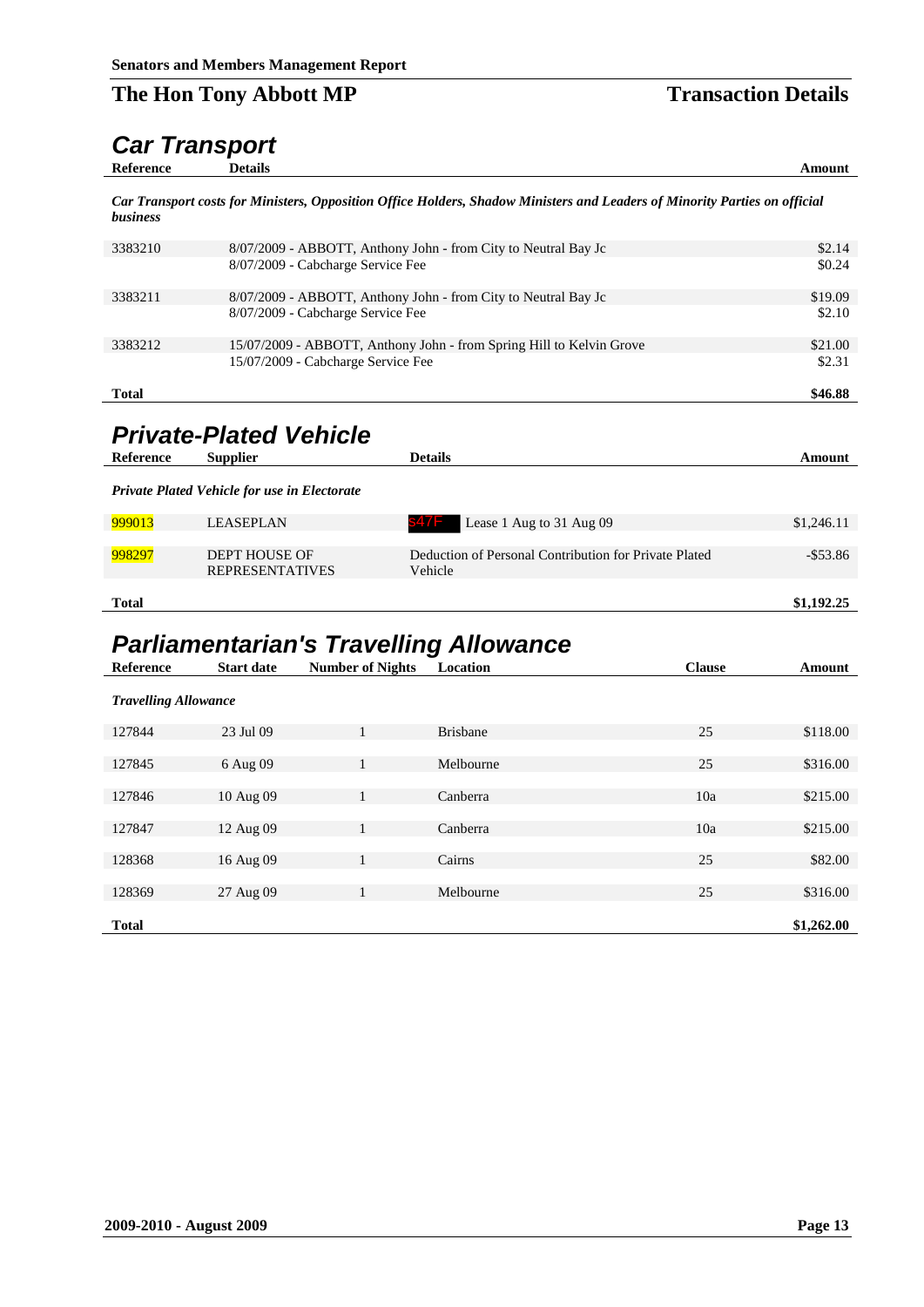## <span id="page-23-0"></span>**Personal Administrative Expenses**

## <span id="page-23-1"></span>*Cost for dedicated data line at residence for all*

<span id="page-23-2"></span>

| parliamentarians |                                          |                              |          |
|------------------|------------------------------------------|------------------------------|----------|
| <b>Reference</b> | <b>Supplier Invoice</b>                  | <b>Details</b>               | Amount   |
|                  |                                          |                              |          |
| 999265           | TELSTRA AUSTRALIA-MAIN<br><b>ACCOUNT</b> | Dedicated data line 8 Aug 09 | \$54.50  |
| <b>Total</b>     |                                          |                              | \$54.50  |
|                  |                                          |                              |          |
|                  | <b>Residential Phone</b>                 |                              |          |
| <b>Reference</b> | <b>Supplier Invoice</b>                  | <b>Details</b>               | Amount   |
|                  |                                          |                              |          |
| 999232           | TELSTRA AUSTRALIA-MAIN<br><b>ACCOUNT</b> | Residential phones 8 Jul 09  | \$686.45 |
|                  |                                          |                              |          |
| <b>Total</b>     |                                          |                              | \$686.45 |

## <span id="page-23-3"></span>**Electorate Staff Domestic Travel**

## <span id="page-23-4"></span>*Fares - Scheduled Service*

| s22              |             |        |      |                 |       |                        |
|------------------|-------------|--------|------|-----------------|-------|------------------------|
| <b>Reference</b> | Travel date | Flight | From | <b>TX</b><br>10 | Class | <b>Notes</b><br>Amount |

*Fares for Electorate Staff of all Members of Parliament (except Ministers, Opposition Office Holders and Leaders of Minority Parties) for electorate, intrastate and travel to Canberra*

| 3396108655    | 5 Aug 09 | OF872 | Canberra | Sydney   | Economy          | \$207.87 | $AIR-$<br>Flown |
|---------------|----------|-------|----------|----------|------------------|----------|-----------------|
| <b>J979DR</b> | 6 Aug 09 | DJ642 | Sydney   | Canberra | Discount<br>Econ | \$75.45  | AIR-<br>Flown   |
| <b>Total</b>  |          |       |          |          |                  | \$283.32 |                 |

## <span id="page-23-5"></span>*Car Transport*

| <b>s22</b>       |                |        |
|------------------|----------------|--------|
| <b>Reference</b> | <b>Details</b> | Amount |
|                  |                |        |

*Car Transport for Electorate Staff of all Members of Parliament (except Ministers and Opposition Office Holders)*

| 22/07/2009 - Cabcharge Service Fee | \$2.42  |
|------------------------------------|---------|
|                                    |         |
| <b>Total</b>                       | \$24.37 |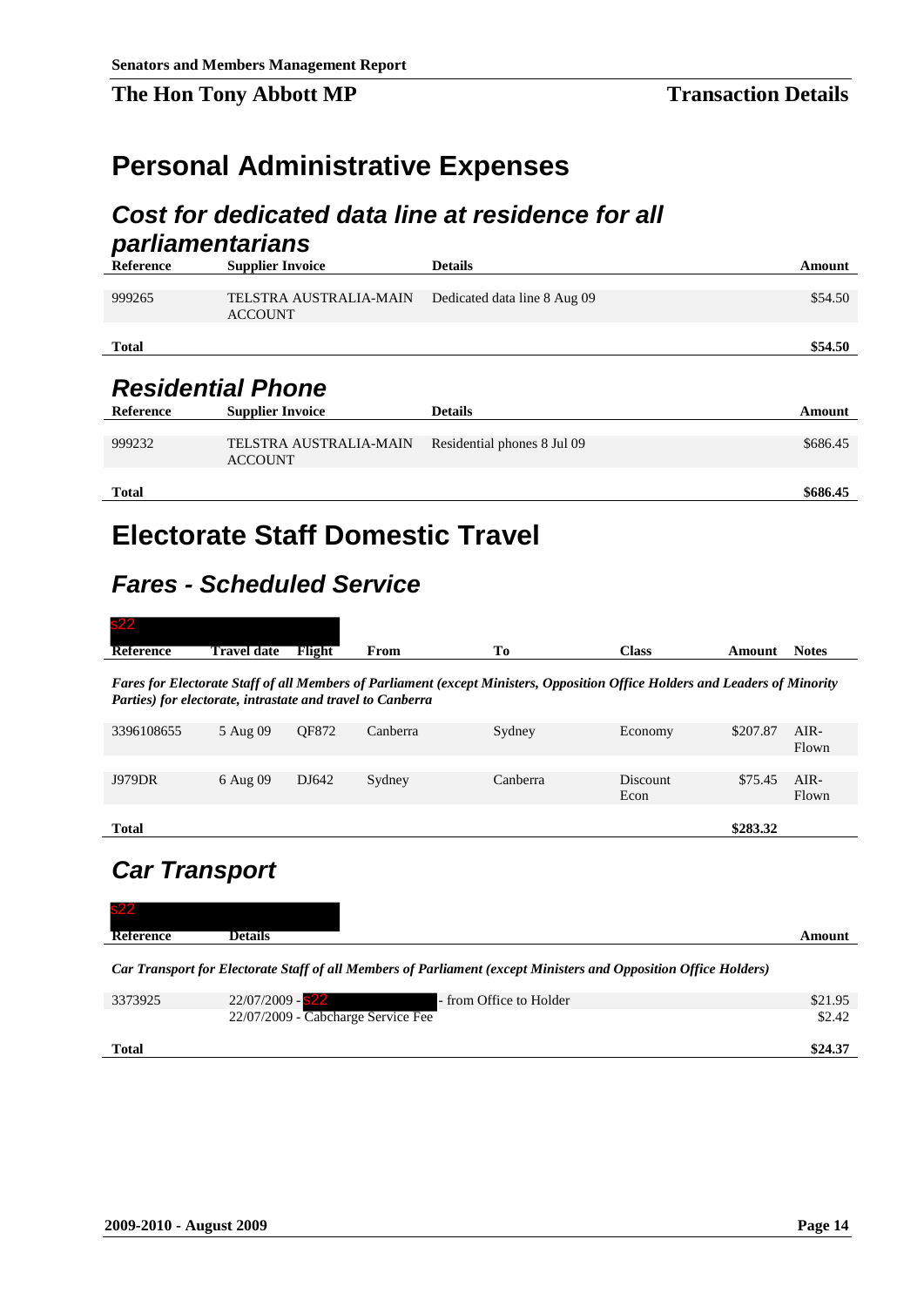## <span id="page-24-0"></span>**Property Operating Expenses**

<span id="page-24-3"></span><span id="page-24-2"></span><span id="page-24-1"></span>

| <b>Cleaning</b>  |                         |                                     |            |
|------------------|-------------------------|-------------------------------------|------------|
| Reference        | <b>Supplier Invoice</b> | <b>Details</b>                      | Amount     |
|                  |                         |                                     |            |
| 1000375          | <b>UNITED KFPW P/L</b>  | Cleaning 04 Aug 09                  | \$220.00   |
| 999916           | <b>UNITED KFPW P/L</b>  | Cleaning 01 Aug 09 to 31 Aug 09     | \$513.15   |
| <b>Total</b>     |                         |                                     | \$733.15   |
| <b>Outgoings</b> |                         |                                     |            |
| <b>Reference</b> | <b>Supplier Invoice</b> | <b>Details</b>                      | Amount     |
| 1000375          | <b>UNITED KFPW P/L</b>  | Security - keys/cards 03 Aug 09     | \$165.00   |
| <b>Total</b>     |                         |                                     | \$165.00   |
| <b>Rent</b>      |                         |                                     |            |
| Reference        | <b>Supplier Invoice</b> | <b>Details</b>                      | Amount     |
| 999916           | <b>UNITED KFPW P/L</b>  | Rent Charges 01 Sep 09 to 30 Sep 09 | \$8,573.31 |
| <b>Total</b>     |                         |                                     | \$8,573.31 |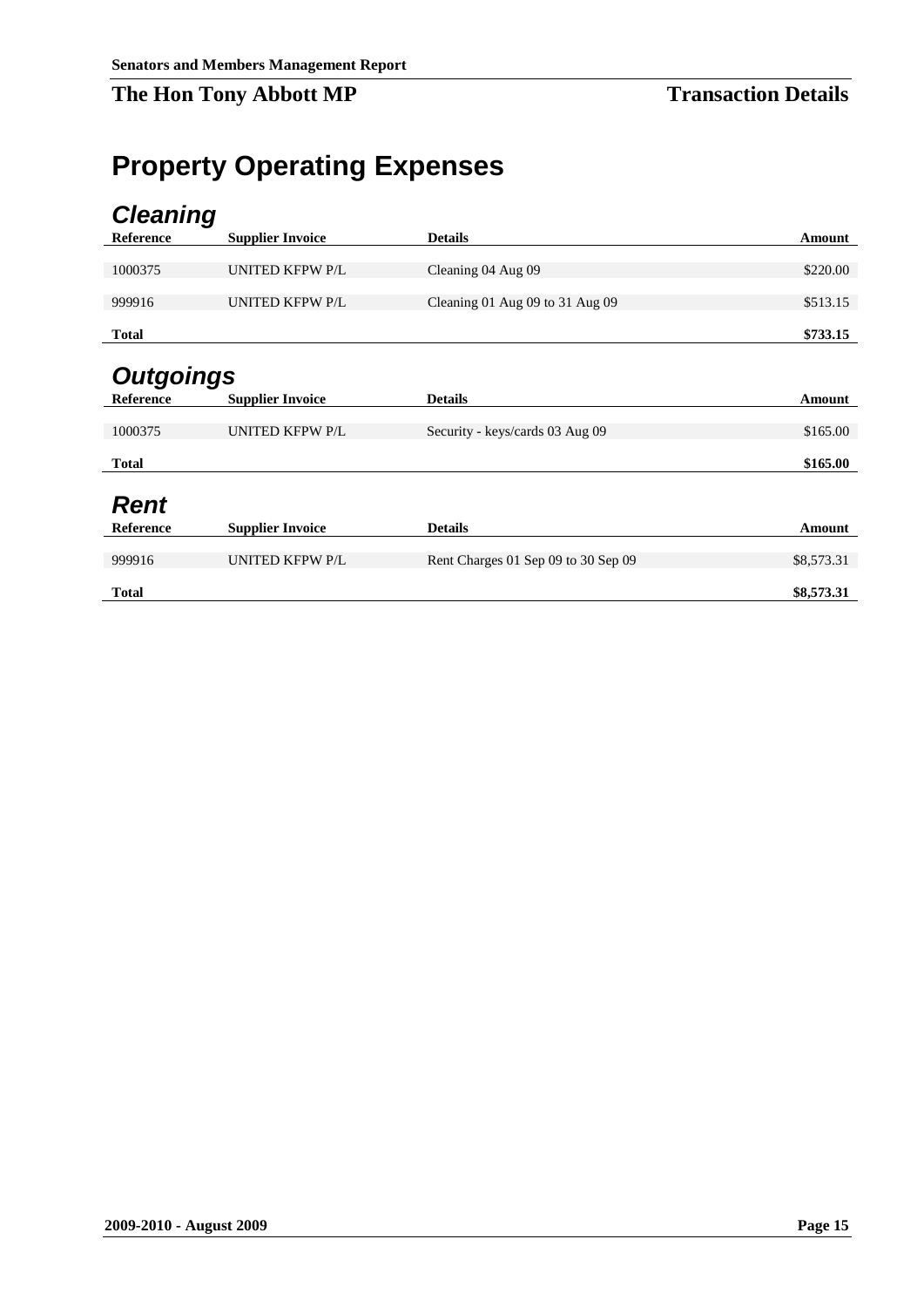## <span id="page-25-0"></span>**General Administrative Expenses**

<span id="page-25-3"></span><span id="page-25-2"></span><span id="page-25-1"></span>

|                  | <i><b>Electorate Office Facsimile</b></i>                                     |                                      |          |
|------------------|-------------------------------------------------------------------------------|--------------------------------------|----------|
| Reference        | <b>Supplier Invoice</b>                                                       | <b>Details</b>                       | Amount   |
|                  |                                                                               |                                      |          |
| 998696           | TELSTRA AUSTRALIA-MAIN<br><b>ACCOUNT</b>                                      | Office fax 7 Jul 09                  | \$88.06  |
| <b>Total</b>     |                                                                               |                                      | \$88.06  |
|                  |                                                                               |                                      |          |
|                  | <b>Electorate Office Phone</b>                                                |                                      |          |
| <b>Reference</b> | <b>Supplier Invoice</b>                                                       | <b>Details</b>                       | Amount   |
| 998696           | <b>TELSTRA AUSTRALIA-MAIN</b><br><b>ACCOUNT</b>                               | Office phones 7 Jul 09               | \$449.65 |
| <b>Total</b>     |                                                                               |                                      | \$449.65 |
|                  | <b>Mobile Phone - Supplementary</b>                                           |                                      |          |
| <b>Reference</b> | <b>Supplier Invoice</b>                                                       | <b>Details</b>                       | Amount   |
| 998366           | <b>Optus Billing Services</b>                                                 | Supplementary mobile phone 31 Jul 09 | \$258.43 |
| <b>Total</b>     |                                                                               |                                      | \$258.43 |
| <b>Reference</b> | <b>Office Machines - Repairs &amp; Maintenance</b><br><b>Supplier Invoice</b> | <b>Details</b>                       | Amount   |
|                  |                                                                               |                                      |          |
| 1000416          | SYDNEY BLADERUNNER P/L                                                        | Guillotine repairs 14 Aug 09         | \$80.00  |
| <b>Total</b>     |                                                                               |                                      | \$80.00  |

## <span id="page-25-5"></span><span id="page-25-4"></span>*Office Requisites & Stationery*

| Reference    | <b>Supplier Invoice</b>            | Details           | Amount  |
|--------------|------------------------------------|-------------------|---------|
| 998547       | OFFICE MAX AUSTRALIA<br><b>LTD</b> | Stationery Jul 09 | \$89.35 |
| <b>Total</b> |                                    |                   | \$89.35 |

## <span id="page-25-6"></span>*Photocopy Paper*

| Reference    | <b>Supplier Invoice</b>     | <b>Details</b>         | Amount   |
|--------------|-----------------------------|------------------------|----------|
| 998547       | OFFICE MAX AUSTRALIA<br>LTD | Photocopy Paper Jul 09 | \$228.00 |
| <b>Total</b> |                             |                        | \$228.00 |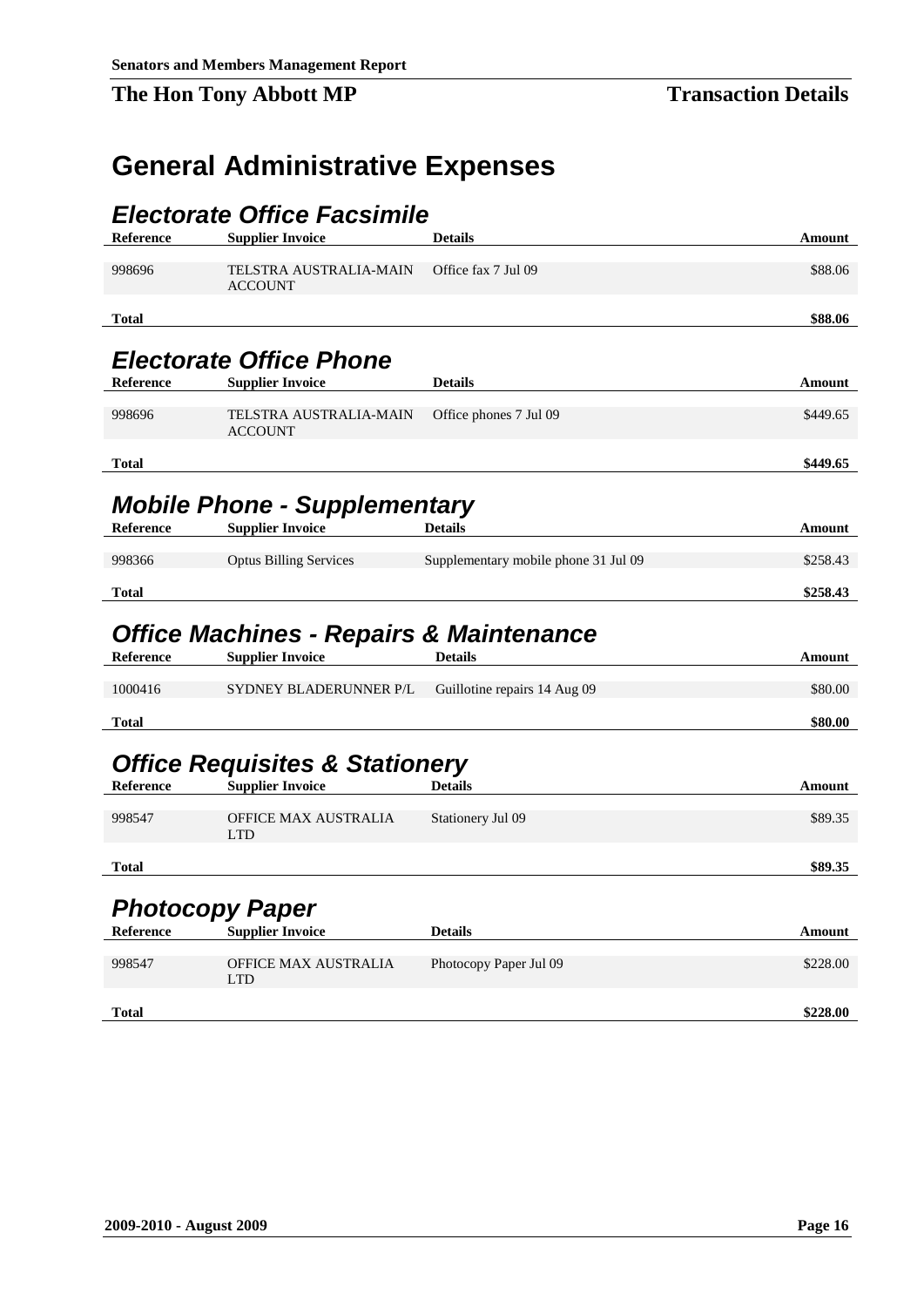**Appendices** 

<span id="page-26-0"></span>\_\_\_\_\_\_\_\_\_\_\_\_\_\_\_\_\_\_\_\_\_\_\_\_\_\_\_\_\_\_\_\_\_\_\_\_\_\_\_\_\_\_\_\_\_\_\_ \_\_\_\_\_\_\_\_\_\_\_\_\_\_\_\_\_\_\_\_\_\_\_\_\_\_\_\_\_\_\_\_\_\_\_\_\_\_\_\_\_\_\_\_\_\_\_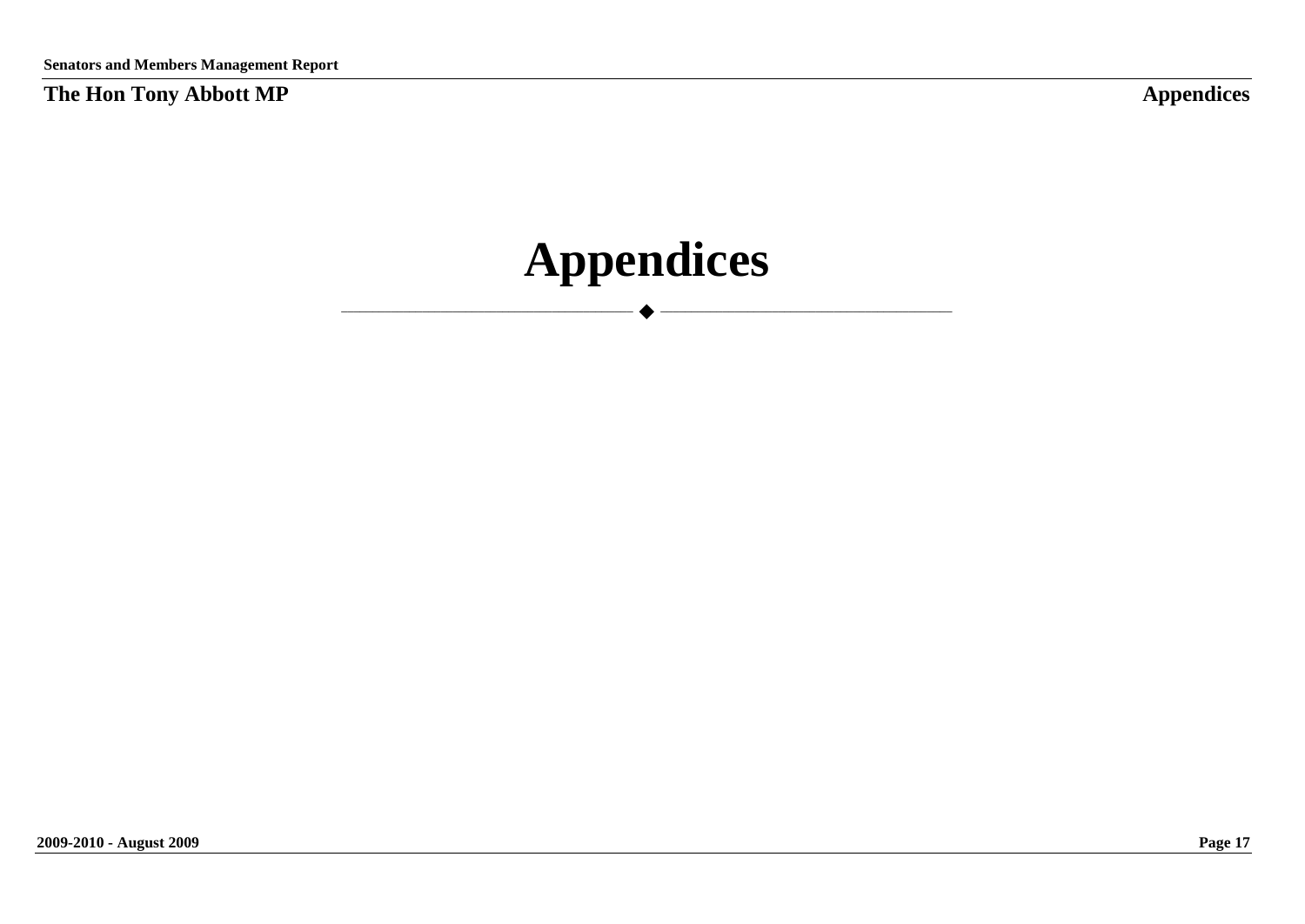<span id="page-27-0"></span>

|                 |                        |                        | <b>COMCAR Car transport costed in the period 1 - 31 August 2009</b> |                      |             |              |                            |               |           |
|-----------------|------------------------|------------------------|---------------------------------------------------------------------|----------------------|-------------|--------------|----------------------------|---------------|-----------|
|                 |                        |                        |                                                                     |                      |             |              |                            |               |           |
| <b>City</b>     | <b>Date</b>            | From suburb            | To suburb                                                           | <b>Start</b><br>time | End<br>time | Passenger    | <b>Title</b>               | <b>Charge</b> | Reference |
| Sydney          | 6-Jul-09               | Forestville            | <b>Qantas Airport Desk</b>                                          | 08:30                | 09:15       | ABBOTT, TONY | <b>THE</b><br>HON          | \$96.00       | 283375    |
| Sydney          | 14-Jul-09              | Forestville            | <b>Sydney City</b>                                                  | 09:15                | 09:50       | ABBOTT, TONY | THE<br>HON                 | \$109.17      | 285008    |
| <b>Brisbane</b> | 15-Jul-09              | <b>Brisbane City</b>   | Carseldine                                                          | 09:00                | 09:31       | ABBOTT, TONY | THE<br>HON                 | \$75.00       | 449782    |
| Canberra        | 30-Jul-09              | <b>CBR</b> Domestic AP | Parl House Reps                                                     | 10:02                | 10:15       | ABBOTT, TONY | <b>THE</b><br><b>HON</b>   | \$40.00       | 117250    |
| Canberra        | 30-Jul-09              | Parl House Reps        | Barton                                                              | 11:31                | 11:35       | ABBOTT, TONY | <b>THE</b><br>HON          | \$40.00       | 117865    |
| Canberra        | 30-Jul-09              | Barton                 | As Directed                                                         | 14:08                | 15:53       | ABBOTT, TONY | THE<br>HON                 | \$148.00      | 117251    |
| Sydney          | 30-Jul-09              | SYD Domestic AP        | As Directed                                                         | 16:50                | 20:25       | ABBOTT, TONY | <b>THE</b><br>HON          | \$292.95      | 285028    |
| Sydney          | 3-Aug-09               | Forestville            | <b>Qantas Airport Desk</b>                                          | 14:40                | 15:15       | ABBOTT, TONY | THE<br>HON                 | \$49.49       | 286356    |
| Melbourne       | 3-Aug-09               | <b>MEL Domestic AP</b> | As Directed                                                         | 17:34                | 18:36       | ABBOTT, TONY | <b>THE</b><br>HON          | \$89.70       | 327438    |
| Melbourne       | 3-Aug-09               | Camberwell             | Melbourne City                                                      | 21:48                | 22:03       | ABBOTT, TONY | <b>THE</b><br>$_{\rm HON}$ | \$43.20       | 327439    |
| Melbourne       | 4-Aug-09               | Melbourne City         | Southbank                                                           | 10:35                | 10:40       | ABBOTT, TONY | <b>THE</b><br>HON          | \$40.00       | 327434    |
| Melbourne       | 4-Aug-09               | Southbank              | Melbourne City                                                      | 12:05                | 12:23       | ABBOTT, TONY | <b>THE</b><br>HON          | \$40.00       | 327435    |
| Melbourne       | 4-Aug-09               | Melbourne City         | <b>Qantas Airport Desk</b>                                          | 14:32                | 15:01       | ABBOTT, TONY | <b>THE</b><br>HON          | \$81.33       | 327113    |
| Sydney          | 4-Aug-09               | SYD Domestic AP        | Forestville                                                         | 16:59                | 17:45       | ABBOTT, TONY | <b>THE</b><br>HON          | \$72.77       | 285290    |
| Melbourne       | 5-Aug-09               | MEL Domestic AP        | Melbourne City                                                      | 12:16                | 12:40       | ABBOTT, TONY | <b>THE</b><br>HON          | \$57.08       | 327432    |
| Melbourne       | $\overline{5}$ -Aug-09 | Melbourne City         | <b>Qantas Airport Desk</b>                                          | 14:15                | 14:44       | ABBOTT, TONY | <b>THE</b><br>HON          | \$42.86       | 327433    |
| Sydney          | 5-Aug-09               | SYD Domestic AP        | As Directed                                                         | 16:55                | 19:10       | ABBOTT, TONY | <b>THE</b><br>$_{\rm HON}$ | \$199.30      | 286335    |
| Sydney          | 6-Aug-09               | Forestville            | Manly                                                               | 11:20                | 11:40       | ABBOTT, TONY | <b>THE</b><br>HON          | \$52.40       | 284694    |
| Sydney          | $6-Aug-09$             | Manly                  | North Sydney                                                        | 12:30                | 13:00       | ABBOTT, TONY | <b>THE</b><br>HON          | \$52.40       | 286804    |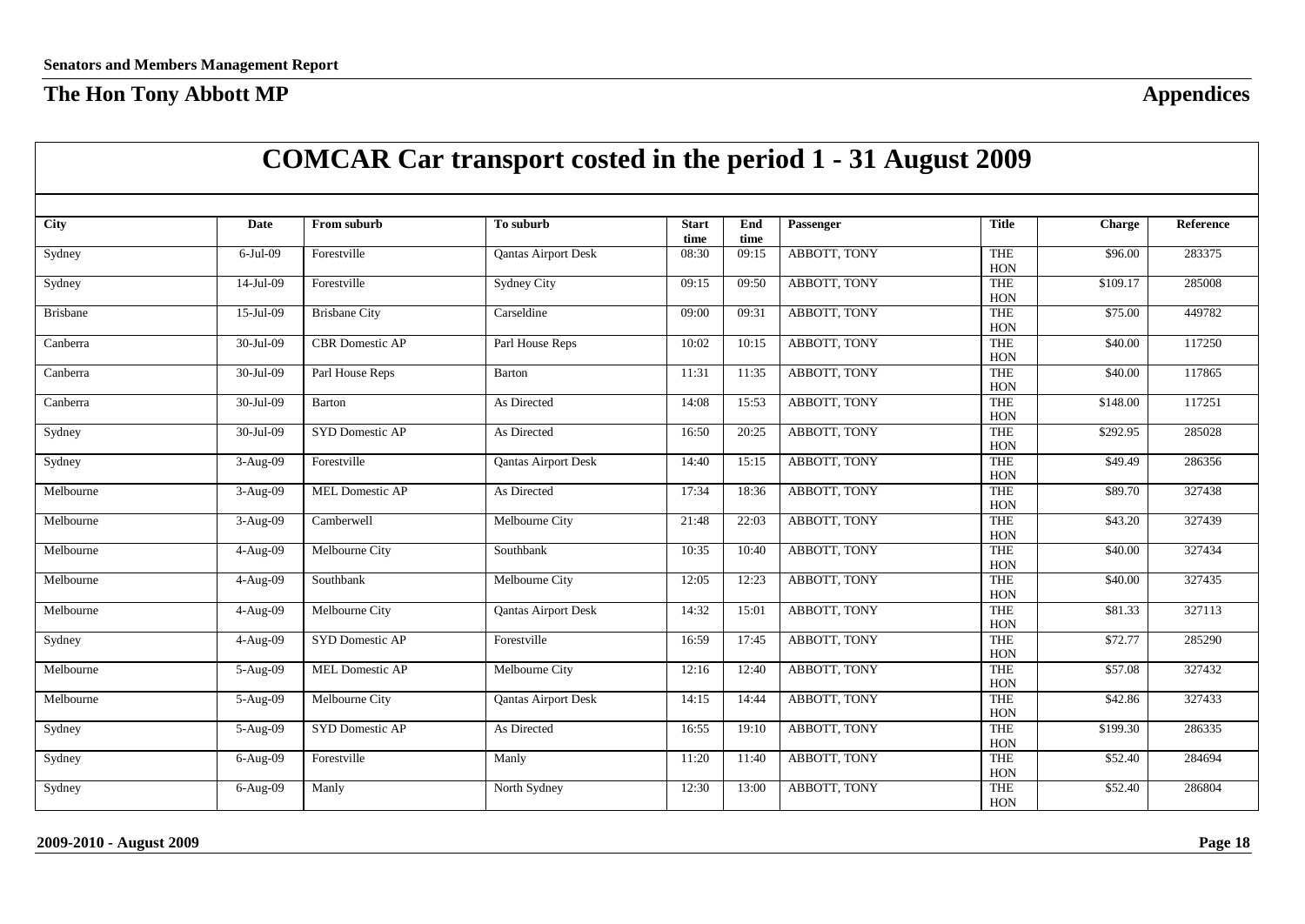| Sydney          | 6-Aug-09  | North Sydney           | <b>Qantas Airport Desk</b> | 14:10 | 14:30 | ABBOTT, TONY | <b>THE</b><br>HON                  | \$42.72    | 284692 |
|-----------------|-----------|------------------------|----------------------------|-------|-------|--------------|------------------------------------|------------|--------|
| Melbourne       | 6-Aug-09  | MEL Domestic AP        | Melbourne City             | 17:07 | 17:59 | ABBOTT, TONY | THE<br>HON                         | \$122.50   | 326611 |
| Melbourne       | 7-Aug-09  | Melbourne City         | <b>Qantas Airport Desk</b> | 05:36 | 06:02 | ABBOTT, TONY | THE<br>HON                         | \$44.76    | 327109 |
| Sydney          | 7-Aug-09  | SYD Domestic AP        | <b>Surry Hills</b>         | 08:10 | 08:32 | ABBOTT, TONY | THE<br>HON                         | \$51.17    | 285284 |
| Sydney          | 7-Aug-09  | <b>Surry Hills</b>     | Forestville                | 09:42 | 10:17 | ABBOTT, TONY | THE<br>HON                         | \$66.10    | 286856 |
| Sydney          | 10-Aug-09 | Forestville            | <b>Qantas Airport Desk</b> | 10:16 | 10:49 | ABBOTT, TONY | THE<br>HON                         | \$47.27    | 286866 |
| <b>Brisbane</b> | 11-Aug-09 | <b>BNE</b> Domestic AP | <b>Brisbane City</b>       | 17:35 | 18:11 | ABBOTT, TONY | THE<br>HON                         | \$49.87    | 450741 |
| <b>Brisbane</b> | 12-Aug-09 | <b>Brisbane City</b>   | <b>Qantas Airport Desk</b> | 07:17 | 07:43 | ABBOTT, TONY | THE<br>HON                         | \$81.32    | 450146 |
| Canberra        | 12-Aug-09 | Parl House Reps        | <b>Qantas Airport Desk</b> | 15:10 | 15:20 | ABBOTT, TONY | THE<br>HON                         | \$40.00    | 117840 |
| Sydney          | 12-Aug-09 | SYD Domestic AP        | <b>Sydney City</b>         | 16:55 | 17:10 | ABBOTT, TONY | THE<br>HON                         | \$47.27    | 286249 |
| Sydney          | 12-Aug-09 | <b>Sydney City</b>     | Virgin Airport Desk        | 19:30 | 19:49 | ABBOTT, TONY | THE<br>HON                         | \$40.00    | 285173 |
| Canberra        | 13-Aug-09 | Parl House Reps        | <b>Qantas Airport Desk</b> | 16:19 | 16:32 | ABBOTT, TONY | THE<br>HON                         | \$40.60    | 118706 |
| Sydney          | 13-Aug-09 | SYD Domestic AP        | Forestville                | 17:50 | 18:40 | ABBOTT, TONY | THE<br>HON                         | \$79.32    | 287052 |
| Perth           | 14-Aug-09 | Perth City             | West Perth                 | 17:04 | 17:17 | ABBOTT, TONY | THE<br>HON                         | \$40.00    | 608548 |
| Perth           | 14-Aug-09 | West Perth             | As Directed                | 18:16 | 19:27 | ABBOTT, TONY | THE<br>HON                         | \$107.40   | 608616 |
| Perth           | 14-Aug-09 | Cottesloe              | <b>Qantas Airport Desk</b> | 22:47 | 23:22 | ABBOTT, TONY | THE<br>HON                         | \$48.45    | 608586 |
| Sydney          | 15-Aug-09 | SYD Domestic AP        | As Directed                | 06:10 | 07:18 | ABBOTT, TONY | THE<br>HON                         | \$96.32    | 287013 |
| Sydney          | 16-Aug-09 | Forestville            | <b>Qantas Airport Desk</b> | 07:45 | 08:25 | ABBOTT, TONY | THE<br>HON                         | \$81.32    | 286451 |
| Sydney          | 26-Aug-09 | SYD Domestic AP        | Forestville                | 20:17 | 20:55 | ABBOTT, TONY | <b>THE</b><br>HON                  | \$59.67    | 286452 |
| Sydney          | 27-Aug-09 | Forestville            | <b>Qantas Airport Desk</b> | 14:10 | 14:51 | ABBOTT, TONY | $\ensuremath{\mathsf{THE}}$<br>HON | \$69.52    | 287366 |
| Melbourne       | 27-Aug-09 | MEL Domestic AP        | Melbourne City             | 17:13 | 17:50 | ABBOTT, TONY | THE<br>HON                         | \$68.70    | 328129 |
|                 |           |                        |                            |       |       |              |                                    | \$2,945.93 |        |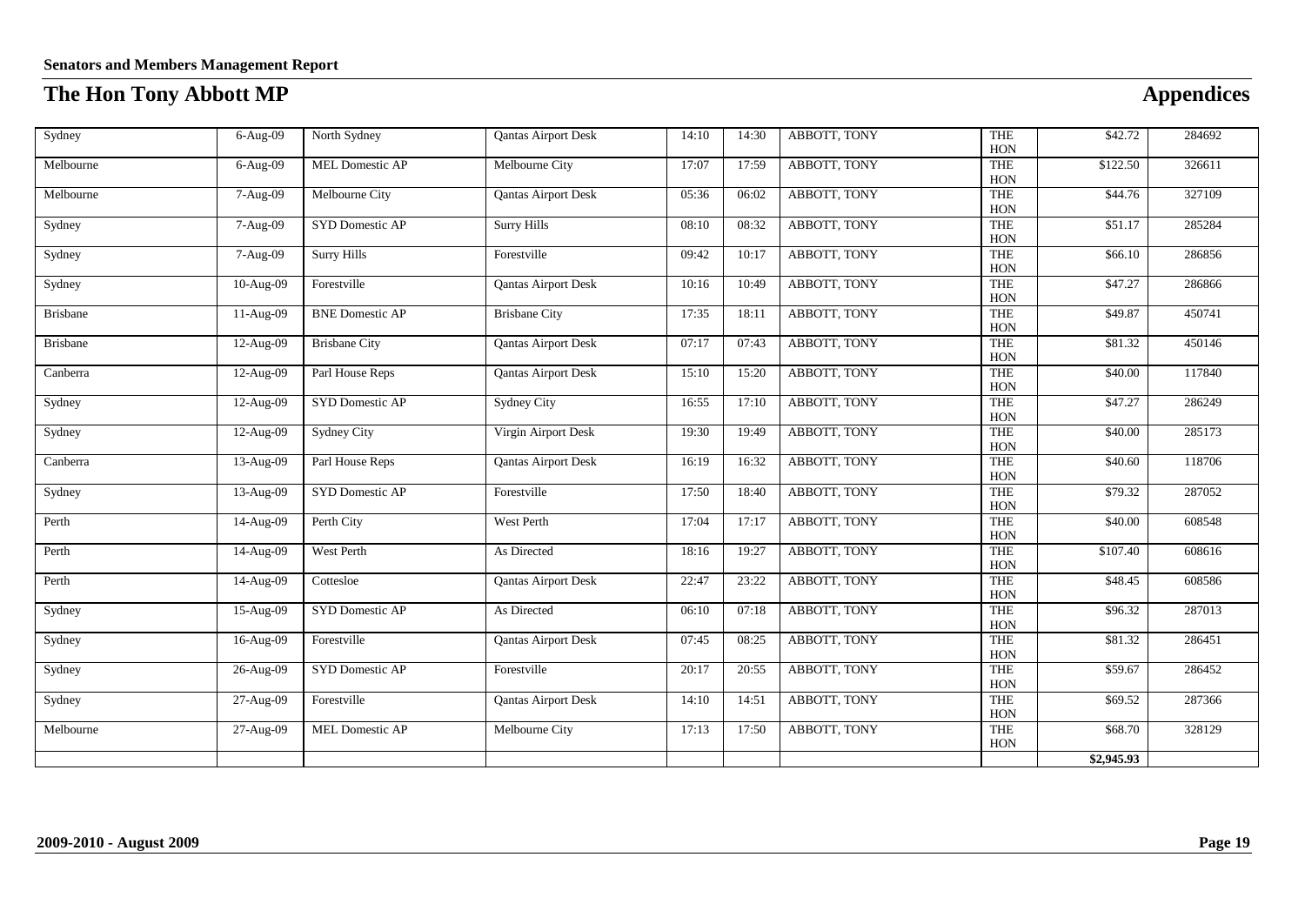## **LeasePlan Transaction Report \***

<span id="page-29-0"></span>

| <b>Client Code</b> | Registration  | <b>Driver Name</b>  | Date         | <b>Fuel Station Location</b> | <b>Product Category</b>      | <b>Fuel Litres</b> | Purchase | <b>Odometer</b> |
|--------------------|---------------|---------------------|--------------|------------------------------|------------------------------|--------------------|----------|-----------------|
|                    | <b>Number</b> |                     |              |                              | <b>Description</b>           |                    | Cost     | Reading         |
|                    |               | HON T ABBOTT        | $2-Jul-09$   | 847F.                        | <b>ULP Ethanol Blend</b>     | 42.78              | \$51.25  | 56701           |
|                    |               | <b>HON T ABBOTT</b> | $2-Jul-09$   |                              | <b>Transact.</b> Fees        |                    |          | 56701           |
|                    |               | <b>HON T ABBOTT</b> | 6-Jul-09     | s47F i                       | <b>ULP Ethanol Blend</b>     | 63.47              | \$68.95  | 57775           |
|                    |               | <b>HON T ABBOTT</b> | $6$ -Jul-09  |                              | Transact. Fees               |                    |          | 57775           |
|                    |               | <b>HON T ABBOTT</b> | $13$ -Jul-09 | s47F -                       | <b>ULP Ethanol Blend</b>     | 62.60              | \$68.01  | 58170           |
|                    |               | <b>HON T ABBOTT</b> | $13$ -Jul-09 |                              | Transact. Fees               |                    |          | 58170           |
|                    |               | <b>HON T ABBOTT</b> | $17$ -Jul-09 |                              | Unleaded                     | 66.90              | \$73.70  | 58628           |
|                    |               | <b>HON T ABBOTT</b> | $17$ -Jul-09 |                              | Transact. Fees               |                    |          | 58628           |
|                    |               | <b>HON T ABBOTT</b> | $25$ -Jul-09 | <b>s47F</b>                  | <b>ULP Ethanol Blend</b>     | 66.86              | \$70.18  | 59085           |
|                    |               | <b>HON T ABBOTT</b> | $25$ -Jul-09 |                              | Transact. Fees               |                    |          | 59085           |
|                    |               | <b>HON T ABBOTT</b> | 29-Jul-09    | s47F                         | <b>ULP Ethanol Blend</b>     | 66.83              | \$65.50  | 59520           |
|                    |               | <b>HON T ABBOTT</b> | $31$ -Jul-09 |                              | <b>Administration Charge</b> |                    | \$0.36   | $\Omega$        |
|                    |               | <b>HON T ABBOTT</b> | $31$ -Jul-09 |                              | Card Fee                     |                    | \$0.80   | $\overline{0}$  |
|                    |               | <b>HON T ABBOTT</b> | $31$ -Jul-09 |                              | Card Fee                     |                    | \$3.18   | $\left($        |
|                    |               |                     |              |                              |                              |                    | \$401.93 |                 |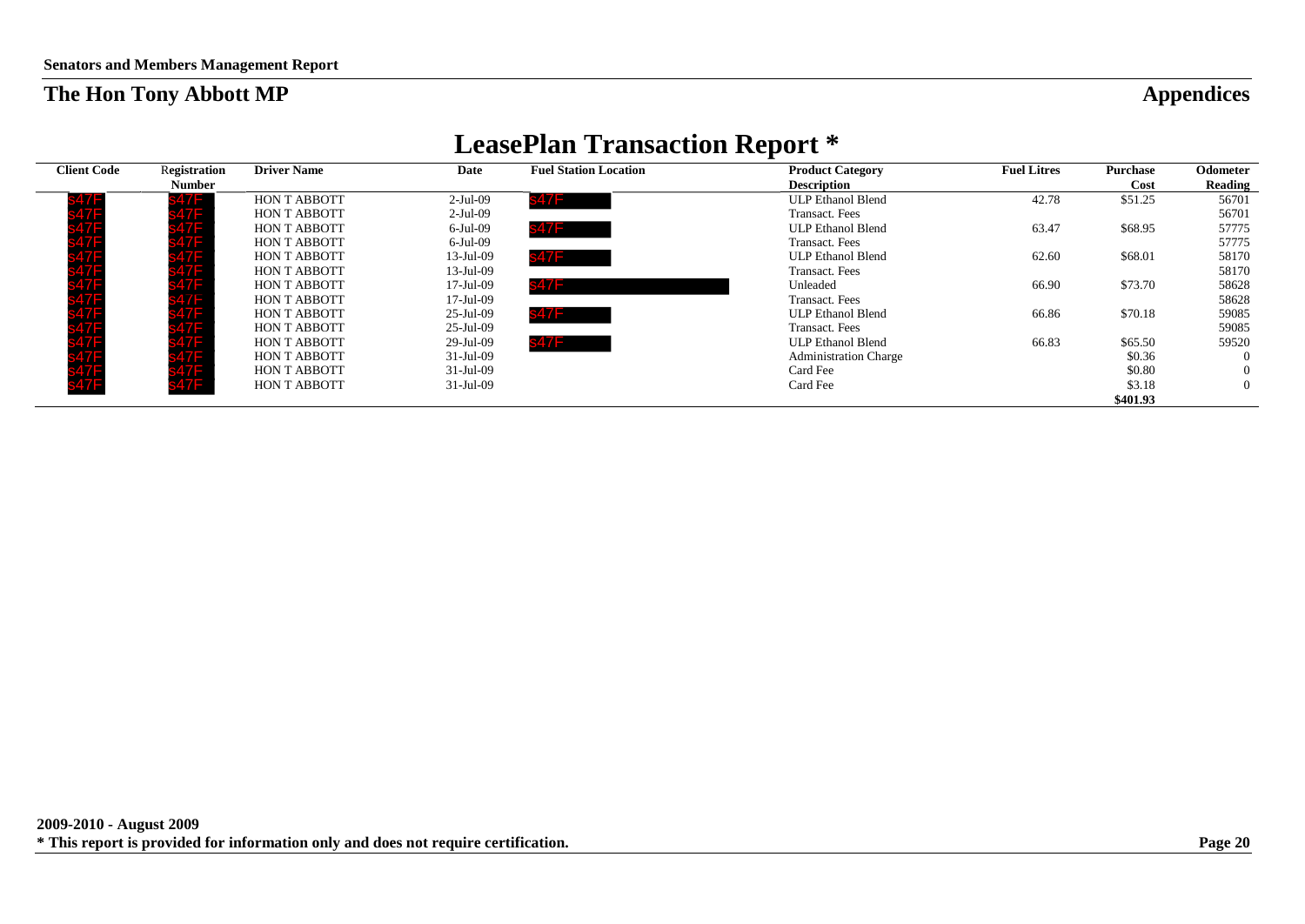## <span id="page-30-0"></span>**Airline Loyalty Points Summary**

*The amounts shown below are approximations only.*

## **Self, Spouse/Nominee, Dependent Children, Designated Persons**

| <b>Name</b>                                      | <b>Points Earned</b><br><b>This Month</b> | <b>Points Earned</b><br>Year To date | <b>Points Used</b><br><b>This Month</b> | <b>Points Used</b><br><b>Year To Date</b> | <b>Balance</b><br>2009-2010 |
|--------------------------------------------------|-------------------------------------------|--------------------------------------|-----------------------------------------|-------------------------------------------|-----------------------------|
| ABBOTT, Anthony John<br>s22<br>s22<br>s22<br>s22 | 29,289                                    | 44,789                               |                                         |                                           | 44,789                      |
| Total                                            |                                           |                                      |                                         |                                           | 44,789                      |

## **Staff**

| <b>Name</b>                                         | <b>Points Earned</b><br><b>This Month</b> | <b>Points Earned</b><br>Year To date | <b>Points Used</b><br><b>This Month</b> | <b>Points Used</b><br><b>Year To Date</b> | <b>Balance</b><br>2009-2010 |
|-----------------------------------------------------|-------------------------------------------|--------------------------------------|-----------------------------------------|-------------------------------------------|-----------------------------|
|                                                     |                                           |                                      |                                         |                                           |                             |
|                                                     |                                           |                                      |                                         |                                           |                             |
|                                                     |                                           |                                      |                                         |                                           |                             |
|                                                     |                                           |                                      |                                         |                                           |                             |
|                                                     |                                           |                                      |                                         |                                           |                             |
|                                                     | 1,375                                     | 1,375                                |                                         |                                           | 1,375                       |
| s22<br>s222<br>s222<br>s222<br>s222<br>s222<br>s222 |                                           |                                      |                                         |                                           |                             |
|                                                     |                                           |                                      |                                         |                                           |                             |
|                                                     |                                           |                                      |                                         |                                           |                             |
| <b>Total</b>                                        |                                           |                                      |                                         |                                           | 1,375                       |